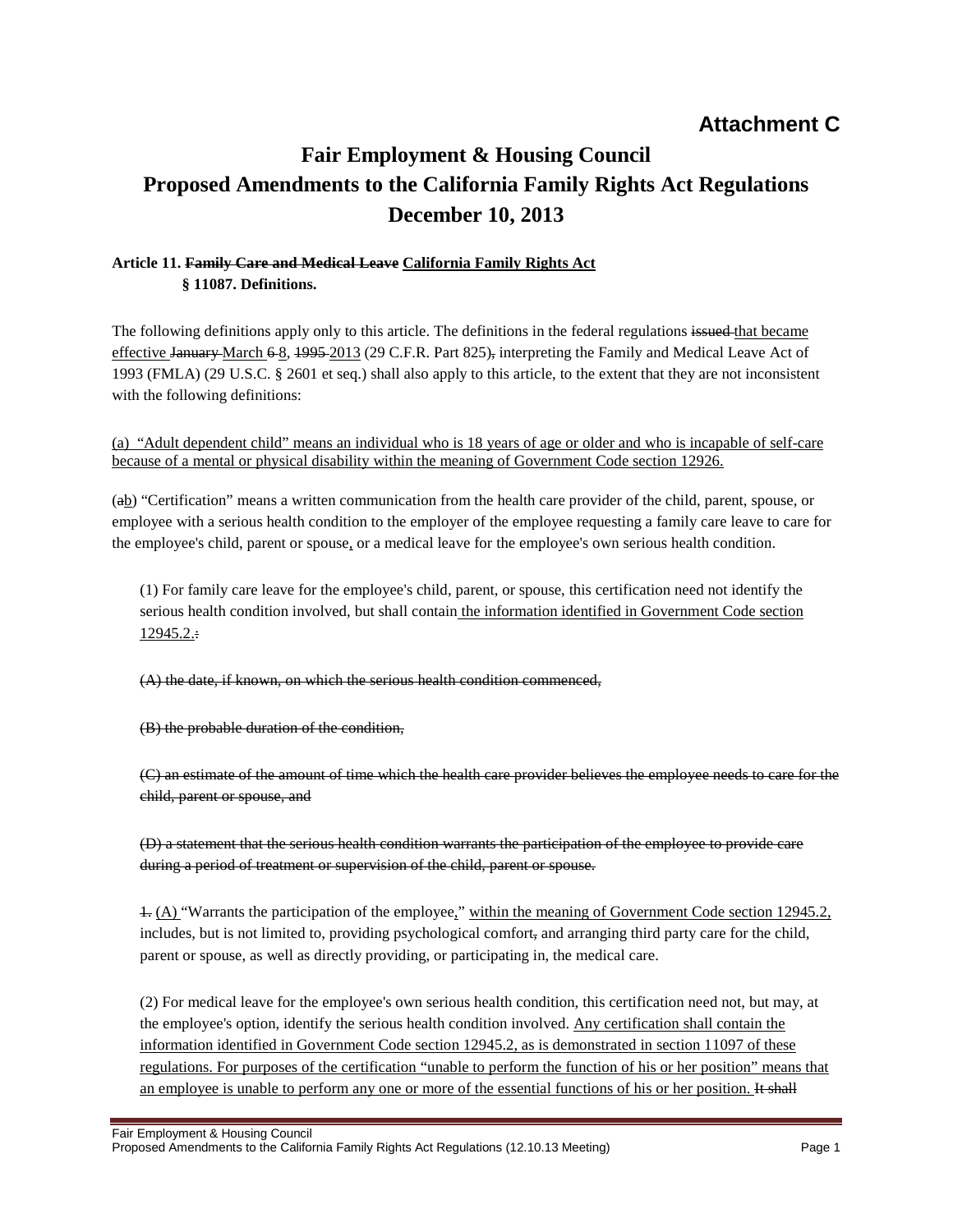contain:

(A) The date, if known, on which the serious health condition commenced,

(B) The probable duration of the condition, and

(C) A statement that, due to the serious health condition, the employee is unable to work at all or is unable to perform any one or more of the essential functions of his or her position.

(bc) "CFRA" means the Moore-Brown-Roberti California Family Rights Act of 1993. (California Family Rights Act, Gov. Code, §§ 12945.1- and 12945.2.) "CFRA leave" means family care or medical leave taken pursuant to CFRA.

(c) "Child" means a biological, adopted, or foster son or daughter, a stepson or stepdaughter, a legal ward, or a child of an employee who stands in loco parentis to that child, who is either under 18 years of age or an adult dependent child. An adult dependent child is an individual who is 18 years of age or older and who is incapable of self-care because of a mental or physical disability within the meaning of Government Code section 12926(j) and (*l*).

(1) "In loco parentis" means in the place of a parent; instead of a parent; charged with a parent's rights, duties, and responsibilities. It does not require a biological or legal relationship.

(d) "Covered employer" means any person or individual, including successors in interest, engaged in any business or enterprise in California who directly employs 50 or more persons within any state of the United States, the District of Columbia or any territory or possession of the United States to perform services for a wage or salary within 75 miles of the worksite where the employee requesting the leave is employed. It also includes the state of California, counties, and any other political or civil subdivision of the state and cities, regardless of the number of employees. There is no requirement that the 50 employees work at the same location or work full time.

(1) "Directly employs" means that the employer maintains an aggregate of at least 50 part or full time employees on its payroll(s) for each working day during each of 20 or more calendar workweeks in the current or preceding calendar year. The workweeks do not have to be consecutive. The phrase "current or preceding calendar year" refers to the calendar year in which the employee requests the leave or the calendar year preceding this request. Employees on paid or unpaid leave, including CFRA leave, leave of absence, disciplinary suspension, or other leave, are counted so long as the employer has a reasonable expectation that the employee will later return to active employment.

(2) "Perform services for a wage or salary" excludes independent contractors as defined in the Labor Code, section 3353-but includes persons who are compensated in whole or in part by commission.

(3) Normally the legal entity that employs the employee is the employer under CFRA. Applying this principle, a corporation is a single employer rather than its separate establishments or divisions. Where one corporation has an ownership interest in another corporation, it is a separate employer unless it meets the "joint employment" test or the "integrated employer" test, as described in FMLA regulations.

(e) "Eligible employee" means a full or part time employee working in California with who has been employed for a total of at least more than 12 months (52 weeks) of service with the employer at any time prior to the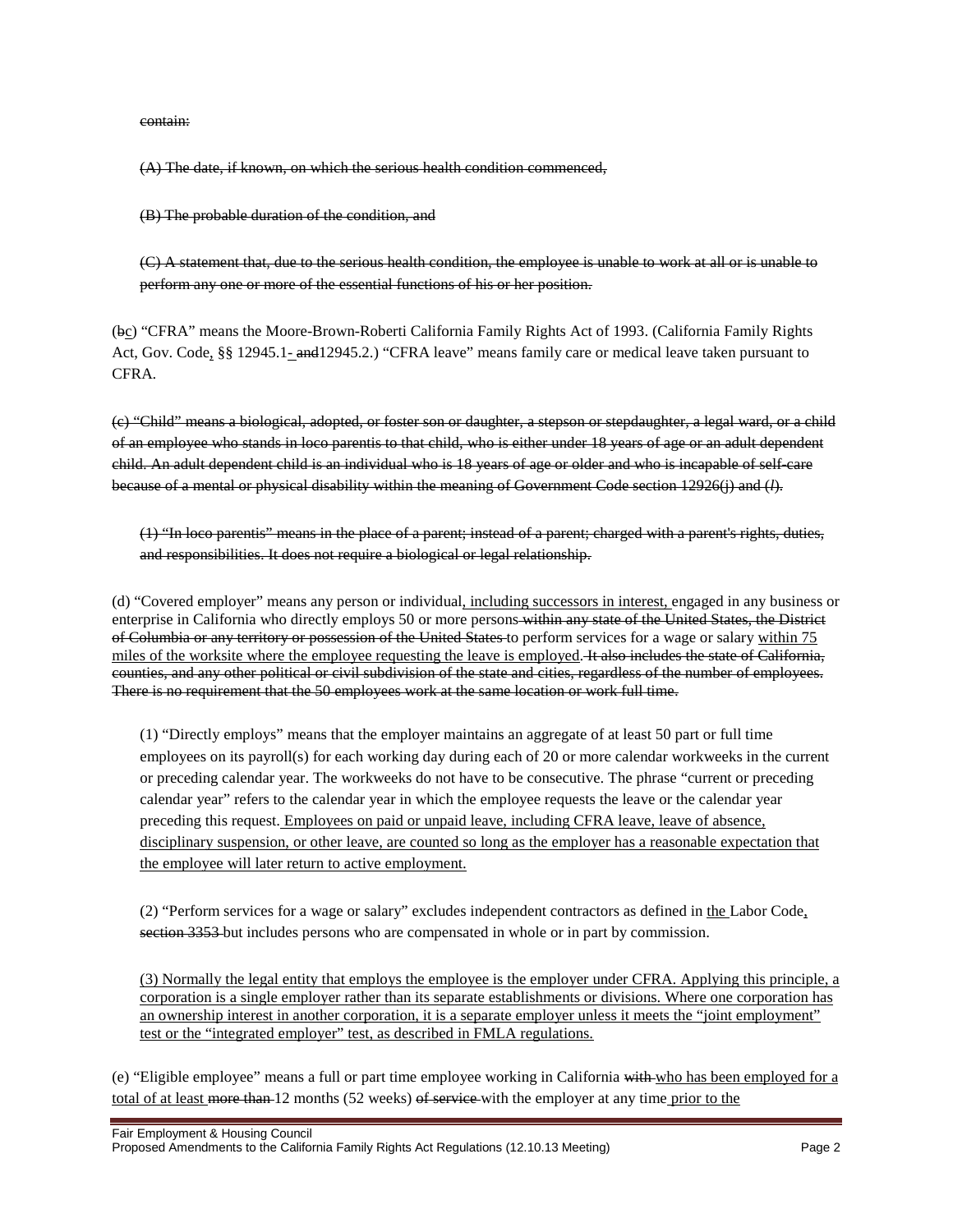commencement of a CFRA leave, and who has actually worked (within the meaning of the Fair Labor Standards Act, 29 C.F.R. Part 785 California Labor Code and Industrial Welfare Commission Wage Orders) for the employer at least 1,250 hours during the 12-month period immediately prior to the date the CFRA leave or FMLA leave is to commence.

(1) Once the employee meets these two eligibility criteria and takes a leave for a qualifying event, the employee does not have to requalify, in terms of the numbers of hours worked, in order to take additional leave for the same qualifying event during the employee's 12-month leave period.

(2) Employment periods prior to a break in service of seven years or more need not be counted in determining whether the employee has been employed by the employer for at least 12 months, except for a break in service caused by a military service obligation or written agreement to the contrary. Nothing in this section prevents employers from considering employment prior to a continuous break in service of more than seven years so long as they do so uniformly, with respect to all employees with similar breaks in service.

(23) For an employee who takes a pregnancy disability leave that is also an FMLA leave, and who then wants to take CFRA leave for reason of the birth of her child immediately after her pregnancy disability leave, the 12 month period during which she must have worked 1,250 hours is that period immediately preceding her first day of FMLA leave based on her pregnancy disability leave, not the first day of the subsequent CFRA leave for reason of the birth of her child.

(34) In order to be eligible, the employee must also work for an employer who maintains on the payroll, as of the date the employee gives notice of the need for leave, at least 50 part or full time employees within 75 miles, measured in surface miles, using surface transportation, of the worksite where the employee requesting the leave is employed. A worksite can refer to either a single location or a group of contiguous locations, or for employees with no fixed worksite, the site to which they are assigned as their home base, from which their work is assigned, or to which they report. When an employee is jointly employed by two or more employers, the employee's worksite is the primary employer's office from which the employee is assigned or reports, unless the employee has physically worked for at least one year at a facility of a secondary employer, in which case the employee's worksite is that of the secondary employer. The employee is also counted by the secondary employer to determine CFRA eligibility for the secondary employer's employees.

(A) Once the employee meets this eligibility criterion and takes a leave for a qualifying event, the employer may not cut short the leave or deny any subsequent leave taken for the same qualifying event during the employee's 12-month leave period, even if the number of employees within the relevant 75-mile radius falls below 50. In such cases, however, the employee would not be eligible for any subsequent leave requested for a different qualifying event.

(5) If an employee is not eligible for CFRA leave at the start of a leave because the employee has not met the 12-month length of service requirement, the employee may nonetheless meet this requirement while on leave, because leave to which they are otherwise entitled counts toward length of service (although not for the 1,250 hour requirement). The employer should designate the portion of the leave in which the employee has met the one-year requirement as CFRA leave.

(f) "Employment in the same position" means employment in, or reinstatement to, the original position the employee held prior to taking a CFRA leave.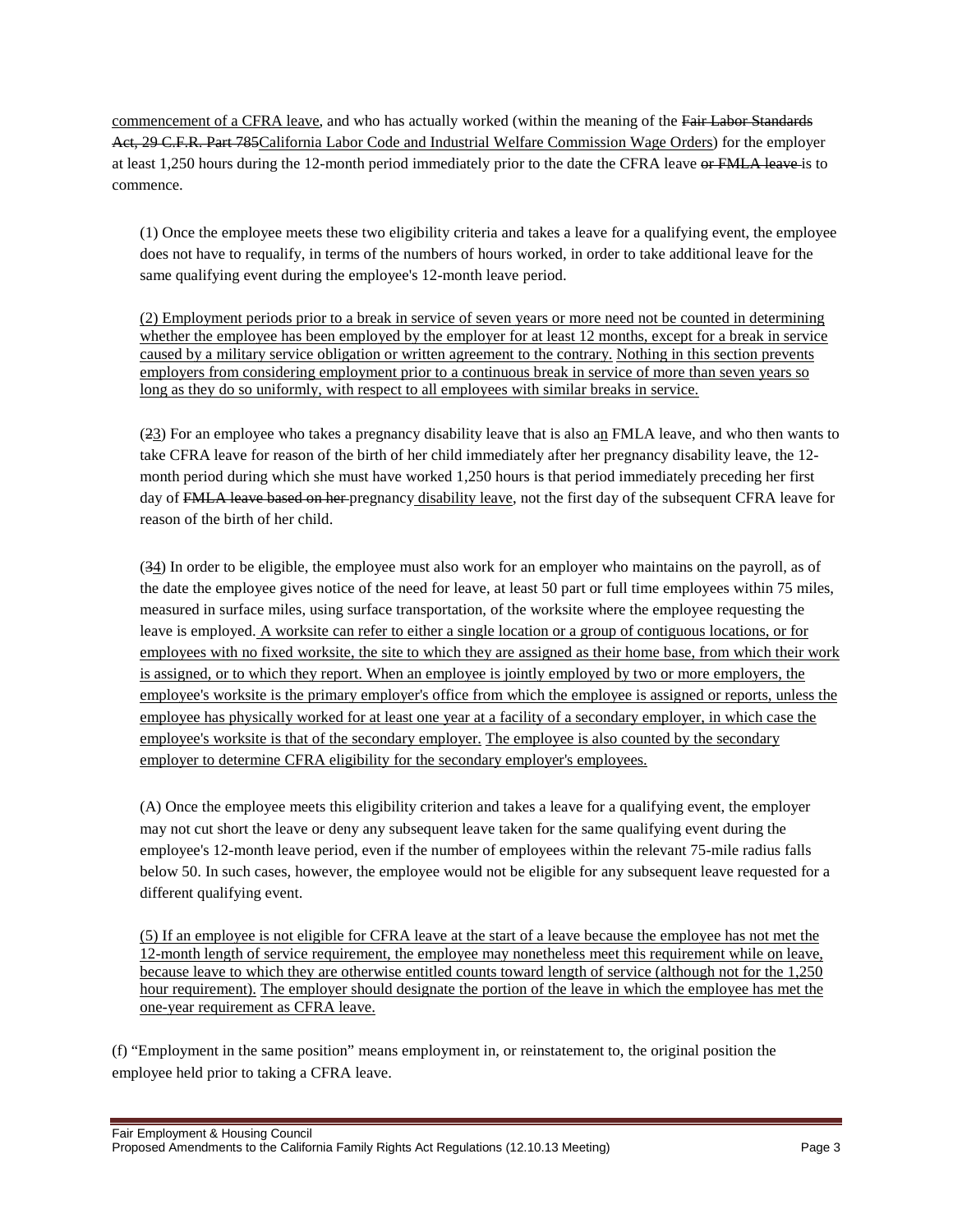(g) "Employment in a comparable position" means employment in a position that is virtually identical to the employee's original position in terms of pay, benefits, and working conditions, including privileges, perquisites and status. It must involve the same or substantially similar duties and responsibilities, which must entail substantially equivalent skill, effort, responsibility, and authority. It must be performed at the same or geographically proximate worksite from where the employee was previously employed. It ordinarily means the same shift or the same or an equivalent work schedule. It has the same meaning as the term "equivalent position" in FMLA and its implementing regulations.

(h) "Family care leave" means either:

(1) Leave of up to a total of 12 workweeks in a 12-month period for reason of the birth of a child of the employee, or the placement of a child with an employee in connection with the adoption or foster care of the child by the employee, and a guarantee of employment, made at the time the leave is granted, in the same or a comparable position upon termination of the leave; or

(2) Leave of up to a total of 12 workweeks in a 12-month period to care for a child, parent, or spouse of the employee who has a serious health condition, and a guarantee of employment, made at the time the leave is granted, in the same or a comparable position upon termination of the leave.

(i) "FMLA" means the federal Family and Medical Leave Act of 1993, 29 U.S.C. § 2601 et seq., and its implementing regulations, 29 C.F.R. Part 825, issued that became effective January 6, 1995 March 8, 2013. "FMLA leave" means family care or medical leave taken pursuant to FMLA.

(j) "Health care provider" means either:

 $(1)$  an individual holding either a physician's and or surgeon's certificate issued pursuant to Article 4 (commencing with section 2080) of Chapter 5 of Division 2 of the Business and Professions Code or an osteopathic physician's and surgeon's certificate issued pursuant to Article 4.5 (commencing with section 2099.5) of Chapter 5 of Division 2 of the Business and Professions Code, or any other individual duly licensed as a physician, surgeon, or osteopathic physician or surgeon in another state or jurisdiction, including another country, who directly treats or supervises the treatment of the serious health condition, or within the meaning of Government Code section 12945.2, or

(2) any other person who meets the definition of others "capable of providing health care services," as set forth in FMLA and its implementing regulations.

(k) "In loco parentis" means in the place of a parent; instead of a parent; charged with a parent's rights, duties, and responsibilities. It does not require a biological or legal relationship.

(l) "Key employee," as used in Government Code section 12945.2, means an employee who is paid on a salary basis and is amongst the highest paid 10 percent of the employer's employees working within 75 miles of the employee's worksite at the time of the leave request.

(km) "Medical leave" means leave of up to a total of 12 workweeks in a 12-month period because of an employee's own serious health condition that makes the employee unable to work at all or unable to perform any one or more of the essential functions of the position of that employee. The term "essential functions" is defined in Government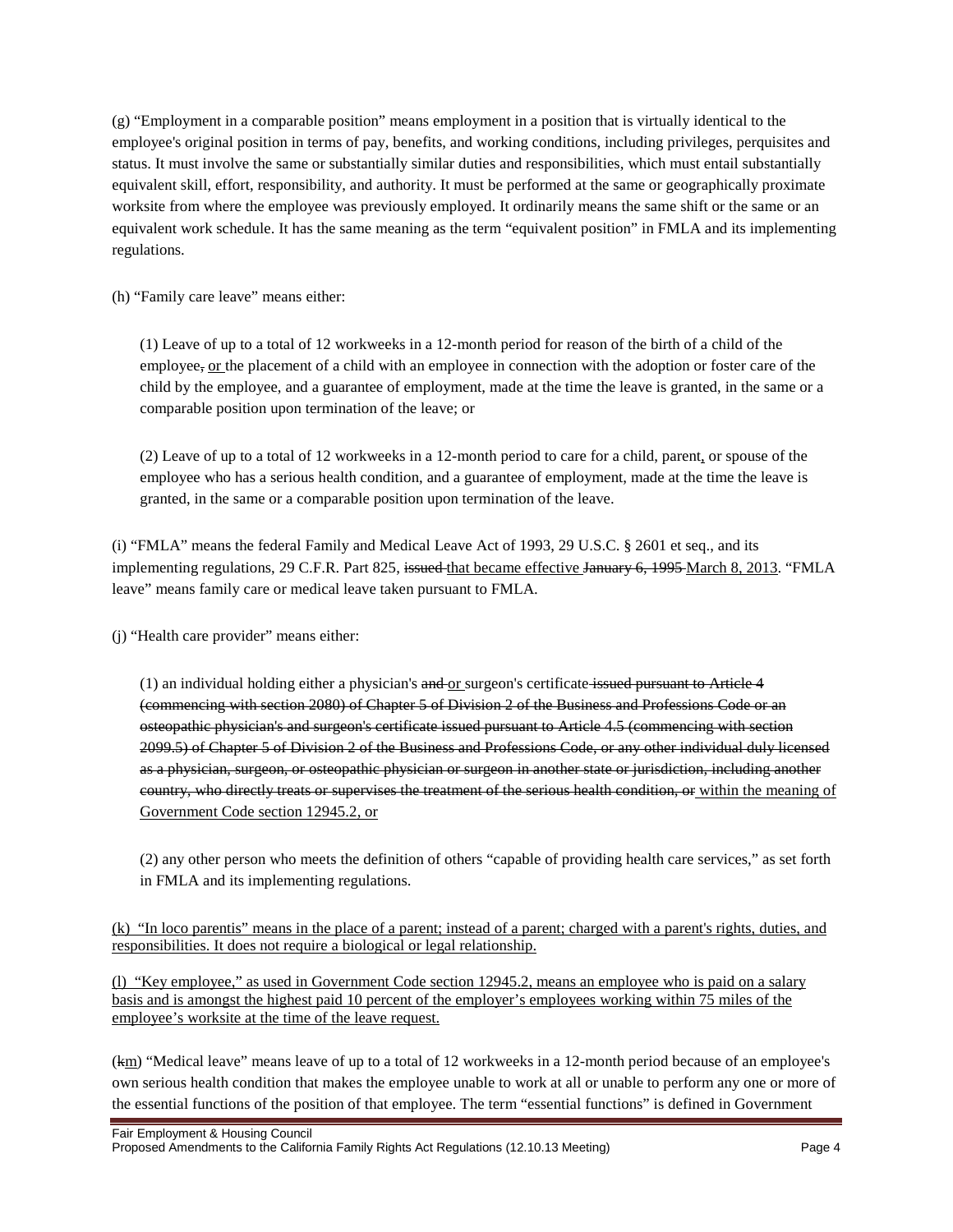Code section 12926(f). "Medical leave" does not include leave taken for an employee's pregnancy disability, as defined in  $(m_0)$  below, except as specified below in section  $11093(c)(1)$ .

(*l*n) "Parent," means a biological, foster, or adoptive parent, a stepparent, a legal guardian, or other person who stood in loco parentis to the employee when the employee was a child. A biological or legal relationship is not necessary for a person to have stood in loco parentis to the employee as a child. Parent within the meaning of Government Code section 12945.2, does not include a parent-in-law.

(mo) "Pregnancy disability leave" means a leave taken for disability on account of pregnancy, childbirth, or a related medical conditions, pursuant to Government Code section 12945 and defined in section 11035(r) of the regulations.

(p) "Reason of the birth of a child," within the meaning of Government Code section 12945.2 and these regulations includes, but is not limited to, bonding with a child after birth.

(nq) "Reinstatement" means the return of an employee to his or her original or comparable position after taking a CFRA leave and is synonymous with "restoration" within the meaning of FMLA and its implementing regulations.

(or) "Serious health condition" means an illness, injury (including, but not limited to, on-the-job injuries), impairment, or physical or mental condition of the employee or a child, parent or spouse of the employee which that involves either inpatient care or continuing treatment, including, but not limited to, treatment for substance abuse.

(1) iInpatient care means  $(i.e.,$  an overnight a stay) in a hospital, hospice, or residential health care facility, any subsequent treatment in connection with such inpatient care, or any period of incapacity. "Incapacity" means the inability to work, attend school, or perform other regular daily activities due to a serious health condition, its treatment, or the recovery that it requires.

(2) eContinuing treatment meaning or continuing ongoing medical treatment or supervision by a health care provider, as detailed in FMLA and its implementing regulations.

(ps) "Spouse" means a partner in marriage as defined in Family Code section 300 and a registered domestic partner, within the meaning of Family Code section 297.5. As used in this article, "spouse" also means a same-sex partner in marriage.

(qt) "Twelve workweeks" means the equivalent of 12 of the employee's normally scheduled workweeks. (See also section  $11090$ ( $db$ ).)

Note: Authority cited: Section 12935(a), Government Code. Reference: Section 12945.2, Government Code; and *J.E. Robinson v. FEHC* (1992) 2 Cal.4th 226 [5 Cal.Rptr.2d 782]; Family and Medical Leave Act of 1993, 29 U.S.C. § 2601 et seq.; 29 C.F.R. § 825, issued January 6, 1995 effective March 8, 2013; Fair Labor Standards Act, 29 U.S.C. section 201 et seq.; and 29 C.F.R. § 785.

# **§ 11088. Right to CFRA Leave: Denial of Leave; Reasonable Request; Permissible Limitation.**

(a) It is an unlawful employment practice for a covered employer to refuse to grant, upon reasonable request, a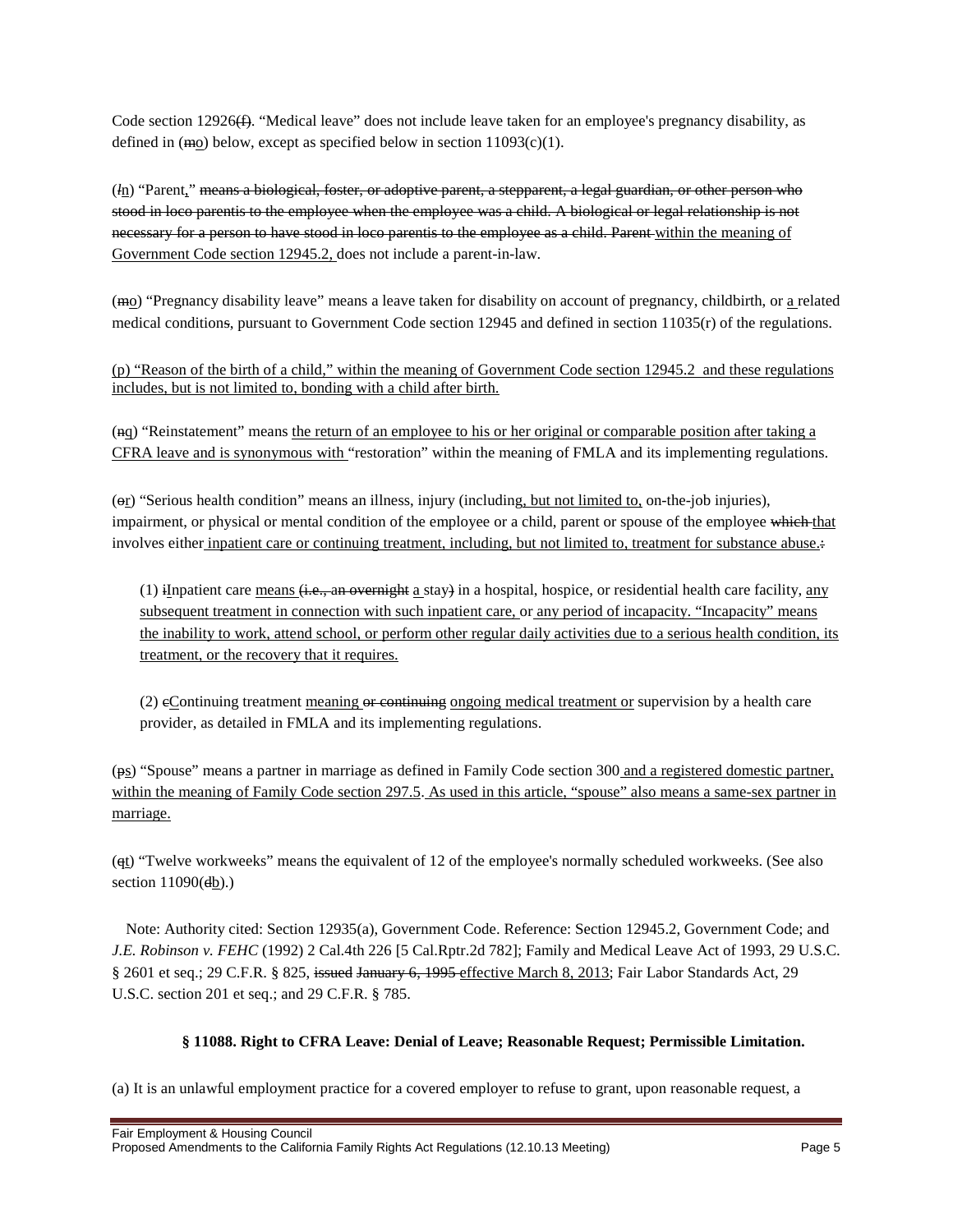CFRA leave to an eligible employee, unless such refusal is justified by the permissible limitation specified below in subdivision (c).

(b) Denial of leave.

(1) Burden of proof.

Denial of a request for CFRA leave is established if the Department or the employee shows, by a preponderance of the evidence, that the employer was a covered employer, the employee making the request was an eligible employee, the request was for a CFRA qualifying purpose, the request was reasonable, and the employer denied the request for CFRA leave.

(2) Reasonable request.

A request to take a CFRA leave is reasonable if it complies with any applicable notice requirements, as specified in section 11091, and if it is accompanied, where required, by a certification, as that term is defined in section 11087(ab).

#### (c) Limitation on Entitlement.

If spouses employed by the same employer are entitled to CFRA leave, both parents are eligible for CFRA leave but are employed by the same employer, that their employer may limit leave for the birth, adoption or foster care placement of their child to a combined total of 12 workweeks in a 12-month period between the two parents. The employer may not limit their entitlement to CFRA leave for any other qualifying purpose. For example, spouses employed by the same employer each may take 12 weeks of CFRA leave if needed to care for a child with a serious health condition. If the parents are unmarried, they may have different family care leave rights under FMLA.

Note: Authority cited: Section 12935(a), Government Code. Reference: Section 12945.2, Government Code; Family and Medical Leave Act of 1993, 29 U.S.C. § 2601 et seq.; and 29 C.F.R. § 825.

# **§ 11089. Right to Reinstatement: Guarantee of Reinstatement; Rights upon Return; Refusal to Reinstate; Permissible Defenses.**

#### (a) Guarantee of Reinstatement.

Upon granting the CFRA leave, the employer shall inform the employee of its guarantee to reinstate the employee to the same or a comparable position, subject to the defenses permitted by section  $11089 \text{ (ed)(4)}$  and  $\text{ (e)(2)}$ , and shall provide the guarantee in writing upon request of the employee. It is an unlawful employment practice for an employer, after granting a requested CFRA leave, to refuse to honor its guarantee of reinstatement the employee to the same or a comparable position at the end of the leave, unless the refusal is justified by the defenses stated in section  $11089$ (ed)(1) and (e)(2).

(1) An employee is entitled to reinstatement even if the employee has been replaced or his or her position has been restructured to accommodate the employee's absence.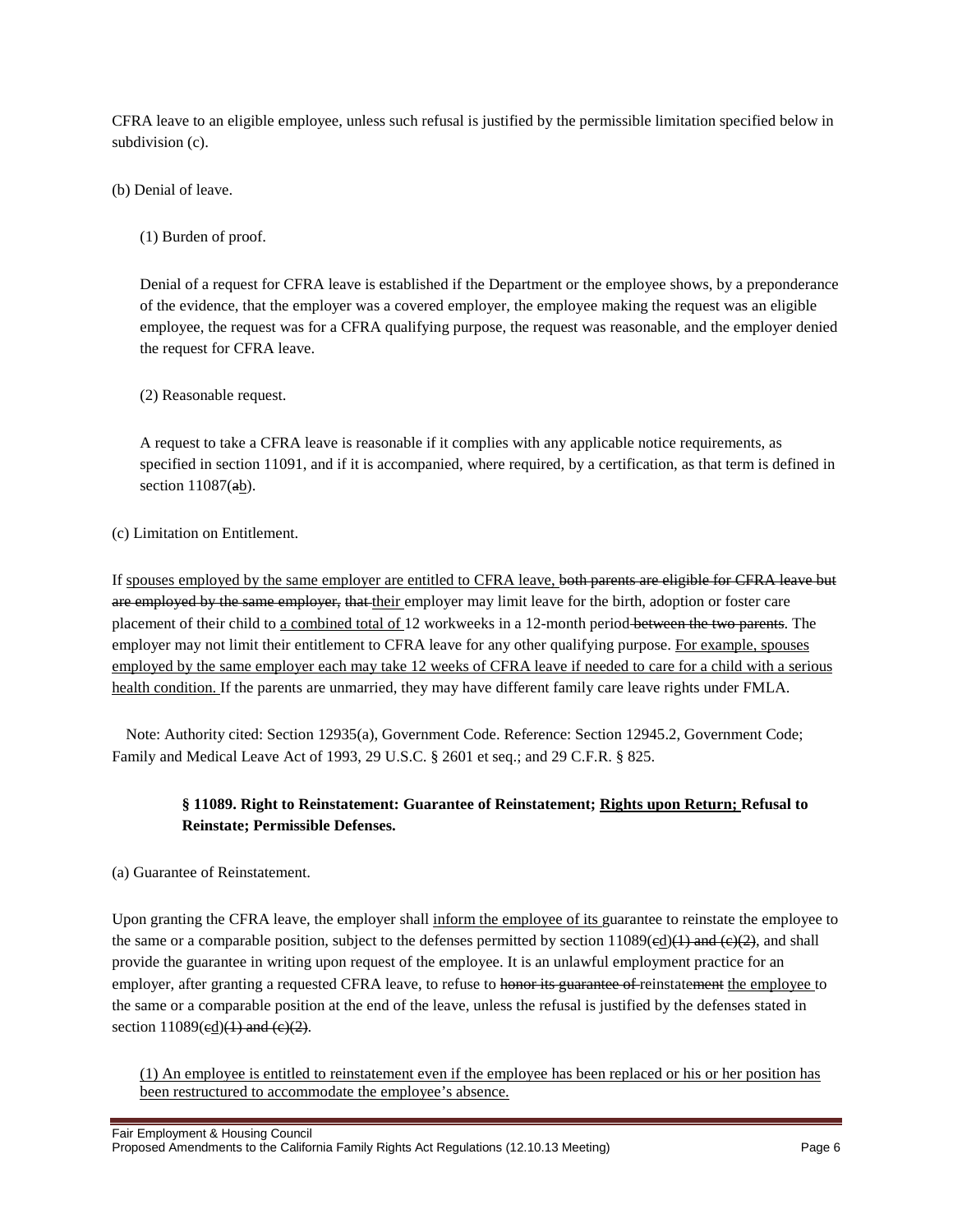(2) If an employee is no longer qualified for the position because of the employee's inability to attend a necessary course, renew a license, fly a minimum number of hours, or other non-qualifying reason, as a result of the leave, the employee shall be given a reasonable opportunity to fulfill those conditions upon returning to work.

(b) Rights upon Return.

The employee is entitled to the same position or to a comparable position that is equivalent (i.e., virtually identical) to the employee's former position in terms of pay, benefits and working conditions, including privileges, perquisites, and status. The position must involve the same or substantially similar duties and responsibilities, which must entail substantially equivalent skill, effort, responsibility, and authority.

(1) Equivalent benefits includes benefits resumed in the same manner and at the same levels as provided when the leave began, subject to any changes in benefit levels that may have taken place during the period of CFRA leave affecting the entire workforce, unless otherwise elected by the employee.

(2) CFRA does not prohibit an employer from accommodating an employee's request to be restored to a different shift, schedule, or position that better suits the employee's personal needs on return from leave, from offering a promotion to a better position, or from complying with an employer's obligation to provide reasonable accommodation under the disability provisions of the Fair Employment and Housing Act (FEHA).

(bc) Refusal to reinstate Reinstate.

(1) Definite Date of Reinstatement.

Where a definite date of reinstatement has been agreed upon at the beginning of the leave, a refusal to reinstate is established if the Department or employee proves, by a preponderance of the evidence, that the leave was granted by the employer and that the employer failed to reinstate the employee to the same or a comparable position by the date agreed upon.

(2) Change in Date of Reinstatement.

If the reinstatement date differs from the employer's and employee's original agreement, a refusal to reinstate is established if the Department or employee proves, by a preponderance of the evidence, that the employer failed to reinstate the employee to the same or a comparable position within two business days, where feasible, after the employee notifies the employer of his or her readiness to return<del>, as required by the FMLA regulations</del>.

(cd) Permissible defenses Defenses.

(1) Employment Would Have Ceased or Hours Would Have Been Reduced.

An employee has no greater right to reinstatement or to other benefits and conditions of employment than if the employee had been continuously employed during the CFRA leave period. An employer has the burden of proving, by a preponderance of the evidence, that an employee would not otherwise have been employed at the time on the requested reinstatement date is requested in order to deny reinstatement. As per  $(a)(1)$  of this section, this burden shall not be satisfied if the employee has been replaced or his or her position has been restructured to accommodate the employee's absence.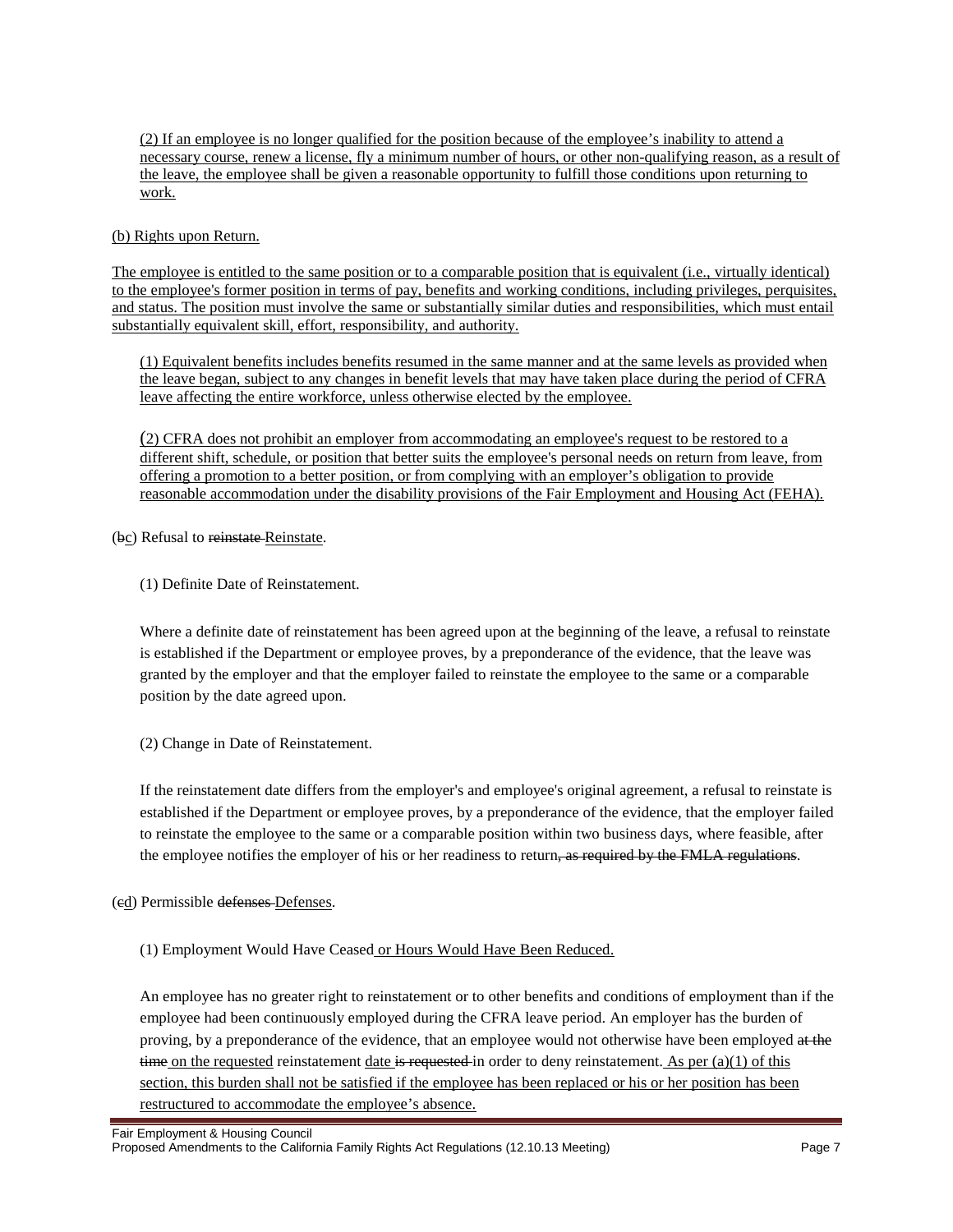(A) If an employee is laid off during the course of taking CFRA leave and employment is terminated, the employer's responsibility to continue CFRA leave, maintain group health plan benefits and reinstate the employee ceases at the time the employee is laid off, provided the employer has no continuing obligations under a collective bargaining agreement or otherwise.

(B) If a shift has been eliminated or overtime has been decreased, an employee would not be entitled to return to work that shift or the original overtime hours upon reinstatement.

(2) "Key Employee."

A refusal An employer may refuse to reinstate a "key employee," as defined in section 11087(1) of these regulations, to his or her same position or to a comparable position is justified only if the employer shows establishes, by a preponderance of the evidence, that all of the following conditions exist:

(A) The employee requesting the CFRA leave is a salaried employee.<del>, and</del> As used in Government Code section 12945.2 (r), "salaried employee" means an employee paid on a salary basis.

(B) The employee requesting the leave is among the highest paid 10 percent of the employer's employees who are employed within 75 miles of the worksite at which that employee is employed at the time of the leave request<sub>s</sub>, and Whether an employee is "among the highest paid 10 percent," pursuant to Government Code section 12945.2, is determined by comparing the year-to-date wages, within the meaning of the California Labor Code and Industrial Welfare Commission Wage Orders, of the employer's employees within 75 miles of the worksite where the requesting employee is employed at the time of the leave request, divided by the number of weeks worked (including weeks in which paid leave was taken).

(C) The refusal to reinstate the employee is necessary because the employee's reinstatement will cause substantial and grievous economic injury to the operations of the employer.<del>, and</del> As used in Government Code section 12945.2, "substantial and grievous economic injury" means reinstatement that would cause substantial, long-term economic injury or threaten the economic viability of the employer.

(D) The employer notifies the employee of the intent to refuse reinstatement at the time the employer determines that the refusal is necessary under (C) above, and

(E) In any case in which the leave has already commenced, the employer shall give the employee a reasonable opportunity to return to work following the notice prescribed in (D) above.

(D) An employer who believes it may deny reinstatement to a key employee must inform the employee in writing at the time the employee gives notice of the need for CFRA leave (or when CFRA leave commences, if earlier) that he or she is a key employee. At the same time, the employer must also inform the employee of the potential consequences with respect to reinstatement and maintenance of health benefits if the employer should determine that reinstatement will result in substantial and grievous economic injury to its operations. If the employer cannot give such notice immediately because of the need to determine whether the employee is a key employee, it shall give the notice as soon as practicable after the employee notifies the employer of a need for leave (or the commencement of leave, if earlier). An employer who fails to provide notice in compliance with this provision will lose its right to deny restoration even if substantial and grievous economic injury will result from reinstatement.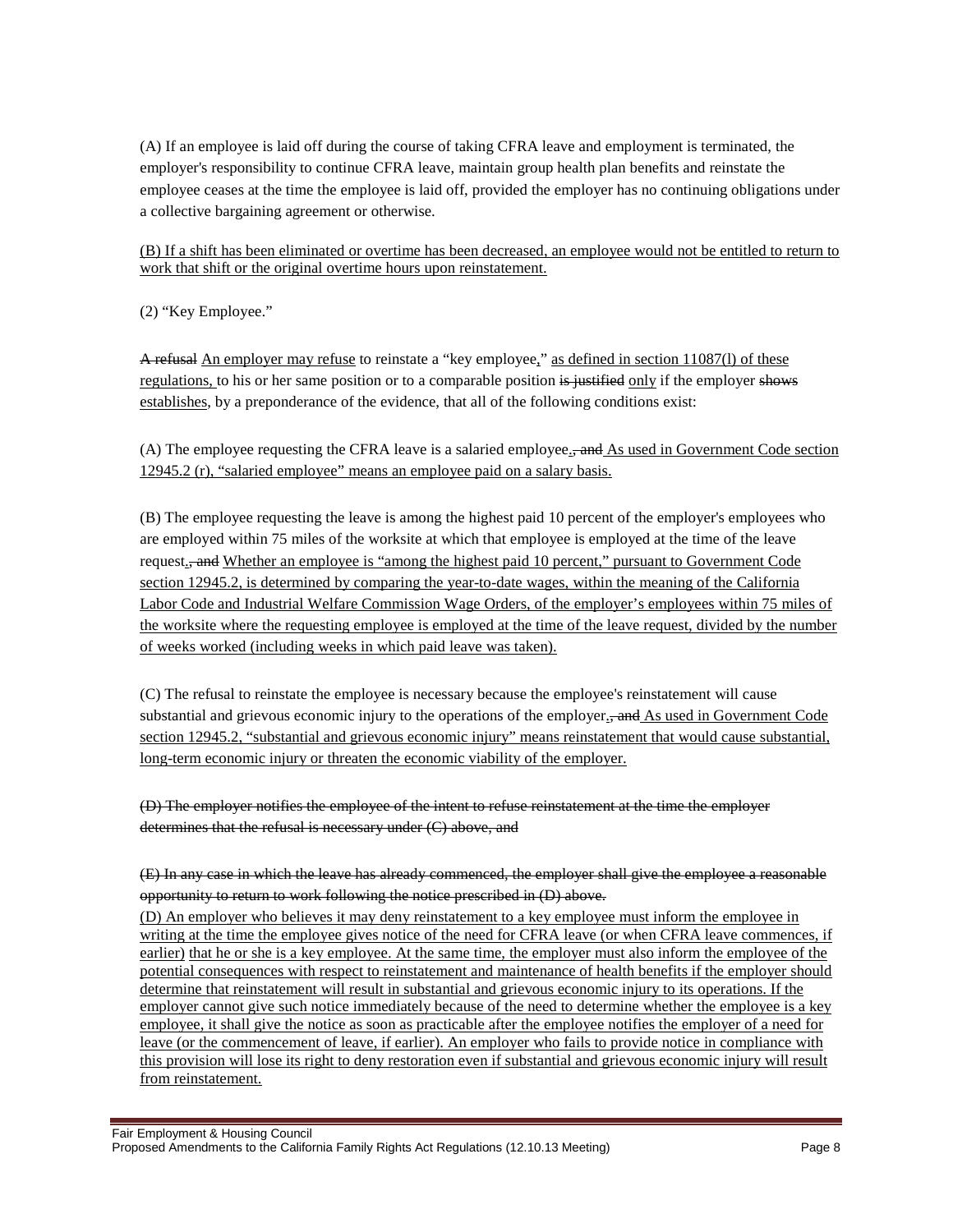(E) As soon as an employer makes a good faith determination, based on the facts available, that substantial and grievous economic injury to its operations will result if it reinstates a key employee who has given notice of the need for CFRA leave (or who is on CFRA leave), the employer shall notify the employee in writing that it cannot deny CFRA leave, but that it intends to deny reinstatement on completion of the leave. An employer should ordinarily be able to give such notice prior to the employee starting leave. The employer must serve the notice either in person or by certified mail. The notice must explain the basis for the employer's finding that substantial and grievous economic injury will result, and, if leave has commenced, must provide the employee a reasonable time in which to return to work, taking into account the circumstances, such as the duration of the leave and the urgency of the need for the employee to return.

(F) If an employee on leave does not return to work in response to the employer's notification of intent to deny reinstatement, the employee continues to be entitled to maintenance of health benefits and the employer may not recover its cost of health benefit premiums. A key employee's rights under CFRA continue unless and until the employee either gives notice that he or she no longer wishes to return to work, or the employer actually denies reinstatement at the conclusion of the leave.

(G) After an employer notifies an employee that substantial and grievous economic injury will result if the employer reinstates the employee, the employee still is entitled to request reinstatement at the end of the leave period even if he or she did not return to work in response to the employer's notice. The employer must then again determine whether reinstatement will result in substantial and grievous economic injury, based on the facts at that time. If the employer determines that substantial and grievous economic injury will result, the employer shall notify the employee in writing (in person or by certified mail) of the denial of reinstatement.

(3) Fraudulently-obtained CFRA Leave.

An employee who fraudulently obtains CFRA leave from an employer is not entitled to any of the job protections afforded by CFRA. An employer has the burden of proving that the employee fraudulently obtained CFRA leave.

Note: Authority cited: Section 12935(a), Government Code. Reference: Section 12945.2, Government Code; Family and Medical Leave Act of 1993, 29 U.S.C. § 2601 et seq.; and 29 C.F.R. § 825.

# **§ 11090. Computation of Time Periods: Twelve Workweeks; Minimum Duration.**

(a) CFRA leave does not need to be taken in one continuous period of time. It cannot exceed more than 12 workweeks total for any purpose in a 12-month period.

(b) If the leave is common to both CFRA and FMLA, this 12-month period will run concurrently with the 12-month period under FMLA. An employer may choose any of the methods (the calendar year, any fixed 12–month "leave year," the 12–month period measured forward from the date any employee's first CFRA leave begins, or a "rolling" 12–month period measured backward from the date an employee uses any CFRA leave) allowed in the FMLA regulations, issued effective January 6, 1995 March 8, 2013, 29 C.F.R. Part 825, section 825.200, subdivision (b), for determining the 12-month period in which the 12 weeks of CFRA leave entitlement occurs. The employer must, however, apply the chosen method consistently and uniformly to all employees.

(c) "Twelve workweeks" as that term is defined in section 11087(qt), means the equivalent of 12 of the employee's normally scheduled workweeks. For eligible employees who work more or less than five days a week, or who work on alternative work schedules, the number of working days that constitutes 12 workweeks is calculated on a pro rata or proportional basis. If an employee's schedule varies from week to week to such an extent that an employer is unable to determine with any certainty how many hours the employee would otherwise have worked (but for the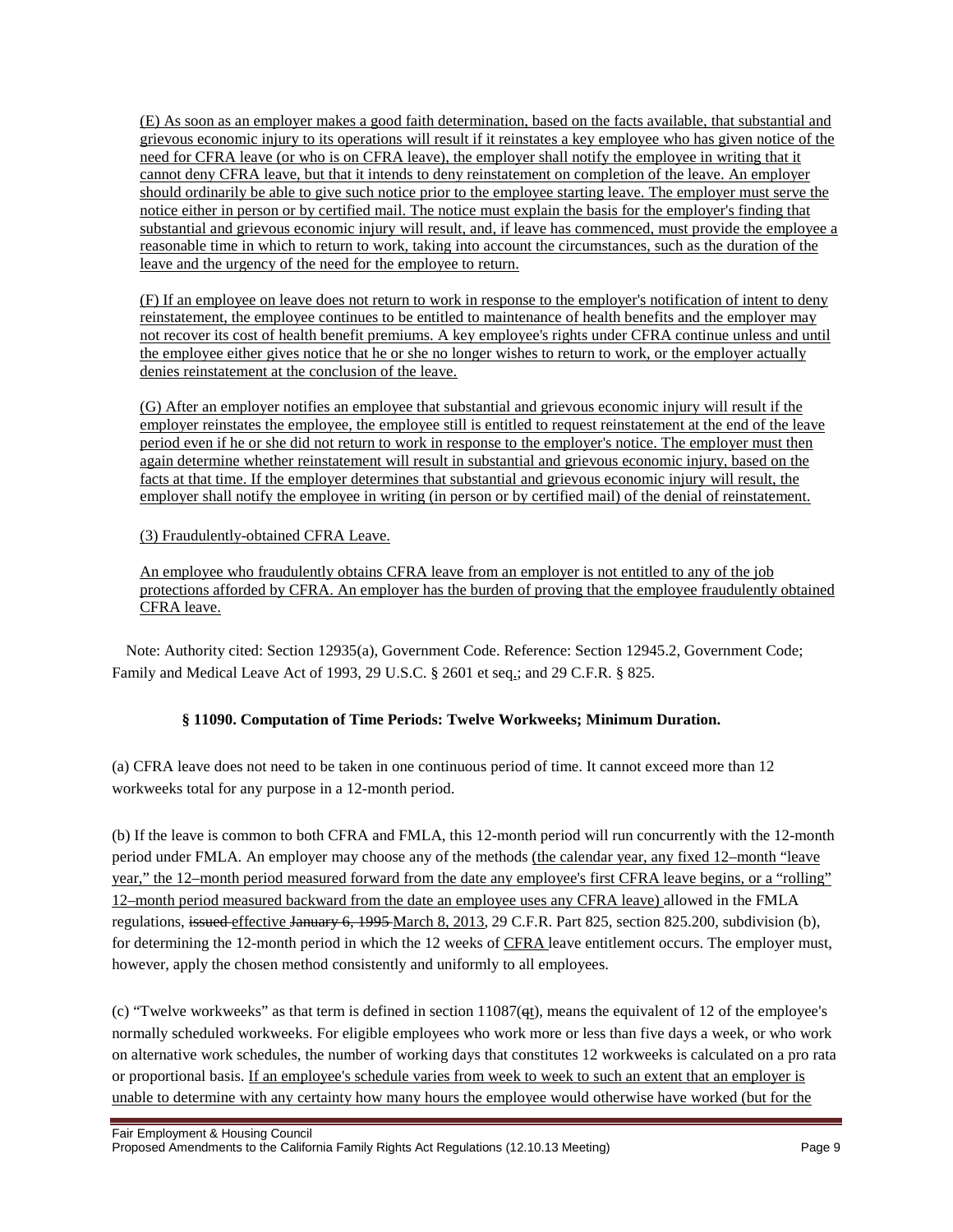taking of CFRA leave), a weekly average of the hours scheduled over the 12 months prior to the beginning of the leave period (including any hours for which the employee took leave of any type) would be used for calculating the employee's leave entitlement.

(1) For example, for a full time employee who works five eight-hour days per week, 12 workweeks means 60 working and/or paid eight-hour days of leave entitlement. For an employee who works half time, 12 workweeks may mean 30 eight-hour days or 60 four-hour days, or 12 workweeks of whatever is the employee's normal half-time work schedule. For an employee who normally works six eight-hour days, 12 workweeks means 72 working and/or paid eight-hour days of leave entitlement.

(2) If an employee takes leave on an intermittent or reduced work schedule, only the amount of leave actually taken may be counted toward the 12 weeks of leave to which the employee is entitled. For example, if an employee needs physical therapy that requires an absence from work of two hours a week, only those two hours ean may be charged against the employee's CFRA leave entitlement. If an employee needs leave intermittently or on a reduced leave schedule for planned medical treatment, then the employee must make a reasonable effort to schedule the treatment so as not to disrupt unduly the employer's operations.

(3) If a holiday falls within a week taken as CFRA leave, the week is nevertheless counted as a week of CFRA leave. If, however, the employer's business activity has temporarily ceased for some reason and employees generally are not expected to report for work for one or more weeks, (e.g., a school closing for two weeks for the Christmas/New Year holiday or summer vacation or an employer closing the plant for retooling), the days the employer's activities have ceased do not count against the employee's CFRA entitlement. Similarly, if an employee uses CFRA leave in increments of less than one week, the fact that a holiday may occur within a week in which an employee partially takes leave does not count against the employee's CFRA entitlement unless the employee was otherwise scheduled and expected to work during the holiday.

(4) If an employee would normally be required to work overtime, but is unable to do so because of a CFRAqualifying reason that limits the employee's ability to work overtime, the hours that the employee would have been required to work may be counted against the employee's CFRA entitlement. In such a case, the employee is using intermittent or reduced schedule leave. For example, if an employee would normally be required to work 48 hours in a particular week, but due to a serious health condition the employee works 40 hours that week, the employee would utilize eight hours of CFRA-protected leave out of the 48-hour workweek. Voluntary overtime hours that an employee does not work due to a serious health condition shall not be counted against the employee's CFRA leave entitlement.

(d) Minimum duration for CFRA leaves taken for the birth, adoption, or foster care placement of a child. : CFRA leave taken for reason of the birth, adoption, or foster care placement of a child of the employee does not have to be taken in one continuous period of time. Any leave(s) taken shall be concluded within one year of the birth or placement of the child with the employee in connection with the adoption or foster care of the child by the employee. The basic minimum duration of the leave shall be two weeks. However, an employer shall grant a request for a CFRA leave of less than two weeks' duration on any two occasions.

(e) Minimum duration for CFRA leaves taken for the serious health condition of a parent, child, or spouse or for the serious health condition of the employee... Where CFRA leave is taken for a serious health condition of the employee's child, parent, or spouse or of the employee, leave may be taken intermittently or on a reduced work schedule when medically necessary, as determined by the health care provider of the person with the serious health condition. However, intermittent or reduced work schedule leave may be taken for absences where the employee or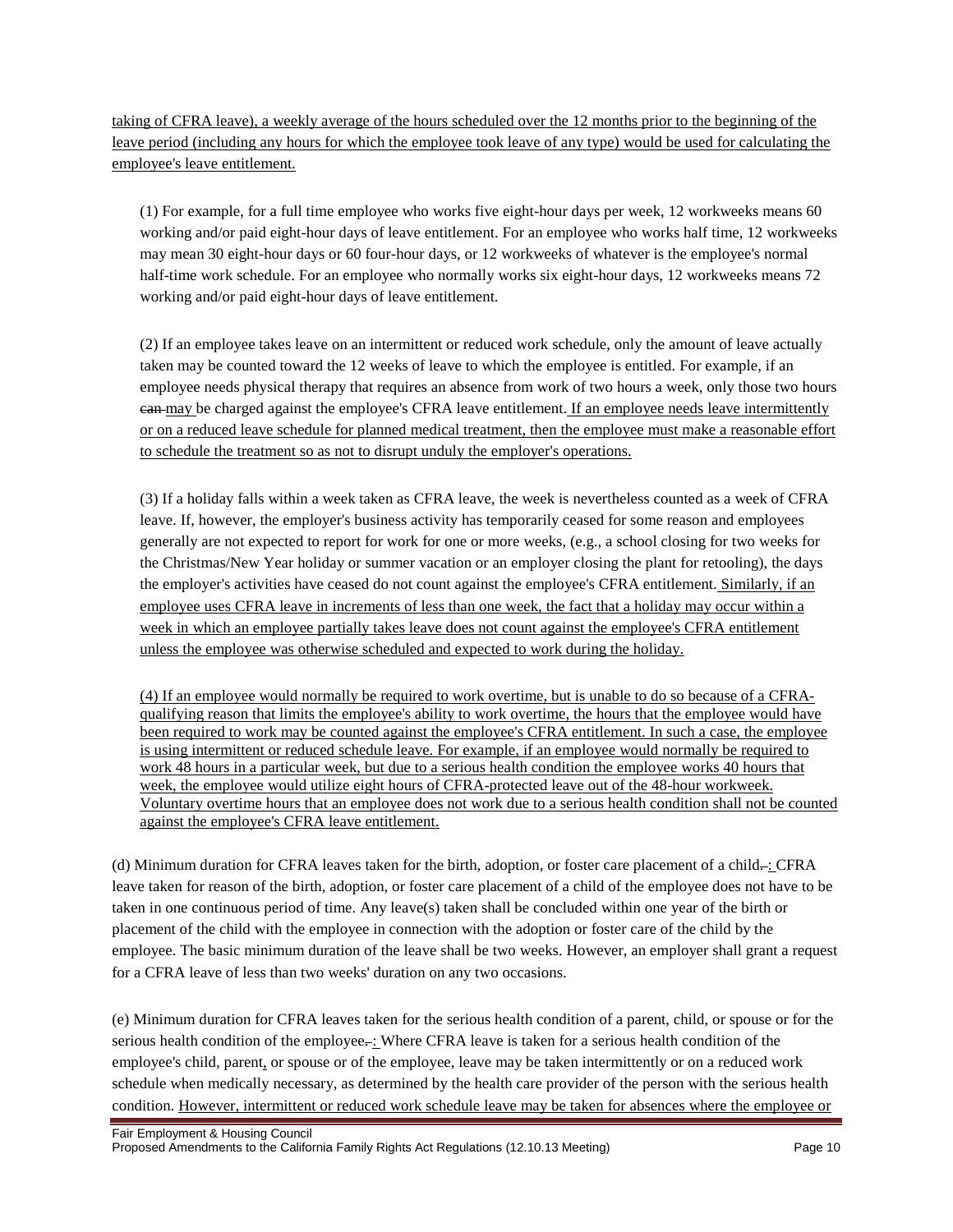family member is incapacitated or unable to perform the essential functions of the position because of a chronic serious health condition, even if he or she does not receive treatment by a health care provider. An employer may limit leave increments to the shortest period of time that the employer's payroll system uses to account for absences or use of leave.

(1) If an employee needs intermittent leave or leave on a reduced work schedule that is foreseeable based on planned medical treatment for the employee or a family member, or if the employer agrees to permit intermittent or reduced schedule leave for the birth of a child or for placement of a child for adoption or foster care, the employer may require the employee to transfer temporarily to an available alternative position. This alternative position must have the equivalent same rate of pay and benefits, the employee must be qualified for the position, and it must better accommodate recurring periods of leave than the employee's regular job. It does not have to have equivalent duties, although an employer may not transfer the employee to an alternative position to discourage the employee from taking leave or to otherwise work a hardship on the employee. Transfer to an alternative position may include altering an existing job to accommodate better the employee's need for intermittent leave or a reduced work schedule and must comply with any applicable collective bargaining agreement or employer leave policy, the FEHA, and any other applicable state or federal law.

(2) CFRA leave, including intermittent leave and/or reduced work schedules, is available to instructional employees of educational establishments and institutions under the same conditions as apply to all other eligible employees.

(3) Where it is physically impossible for an employee using intermittent leave or working a reduced leave schedule to commence or end work mid-way through a shift, such as where a flight attendant or a railroad conductor is scheduled to work aboard an airplane or train, or a laboratory employee is unable to enter or leave a sealed "clean room" during a certain period of time, the entire period that the employee is forced to be absent is designated as CFRA leave and counts against the employee's CFRA entitlement. However, an employee may return to work if he or she is able to perform other aspects of the work that are not physically impossible, such as administrative duties, and thereby shorten the time designated as CFRA leave.

(4) Employers may reduce exempt employees' pay for CFRA intermittent leave or a reduced work schedule only as permitted by the California Labor Code and Industrial Welfare Commission Wage Orders and must comply with any applicable collective bargaining agreement or employer leave policy, the FEHA, and any other applicable state or federal law.

Note: Authority cited: Section 12935(a), Government Code; and Stats. 1993, ch. 827, (AB 1460), Section 2. Reference: Section 12945.2, Government Code; and Stats. 1993, ch. 827 (AB 1460), § 2; Family and Medical Leave Act of 1993, 29 U.S.C. § 2601 et seq.; and 29 C.F.R. § 825.

# **§ 11091. Requests for CFRA Leave: Advance Notice; Certification; Employer Response.**

(a) Advance Notice.

(1) Verbal Notice.

Unless an employer waives its employees' notice obligations described herein, A an employee shall provide at least verbal notice sufficient to make the employer aware that the employee needs CFRA-qualifying leave, and the anticipated timing and duration of the leave. The employee need not expressly assert rights under CFRA or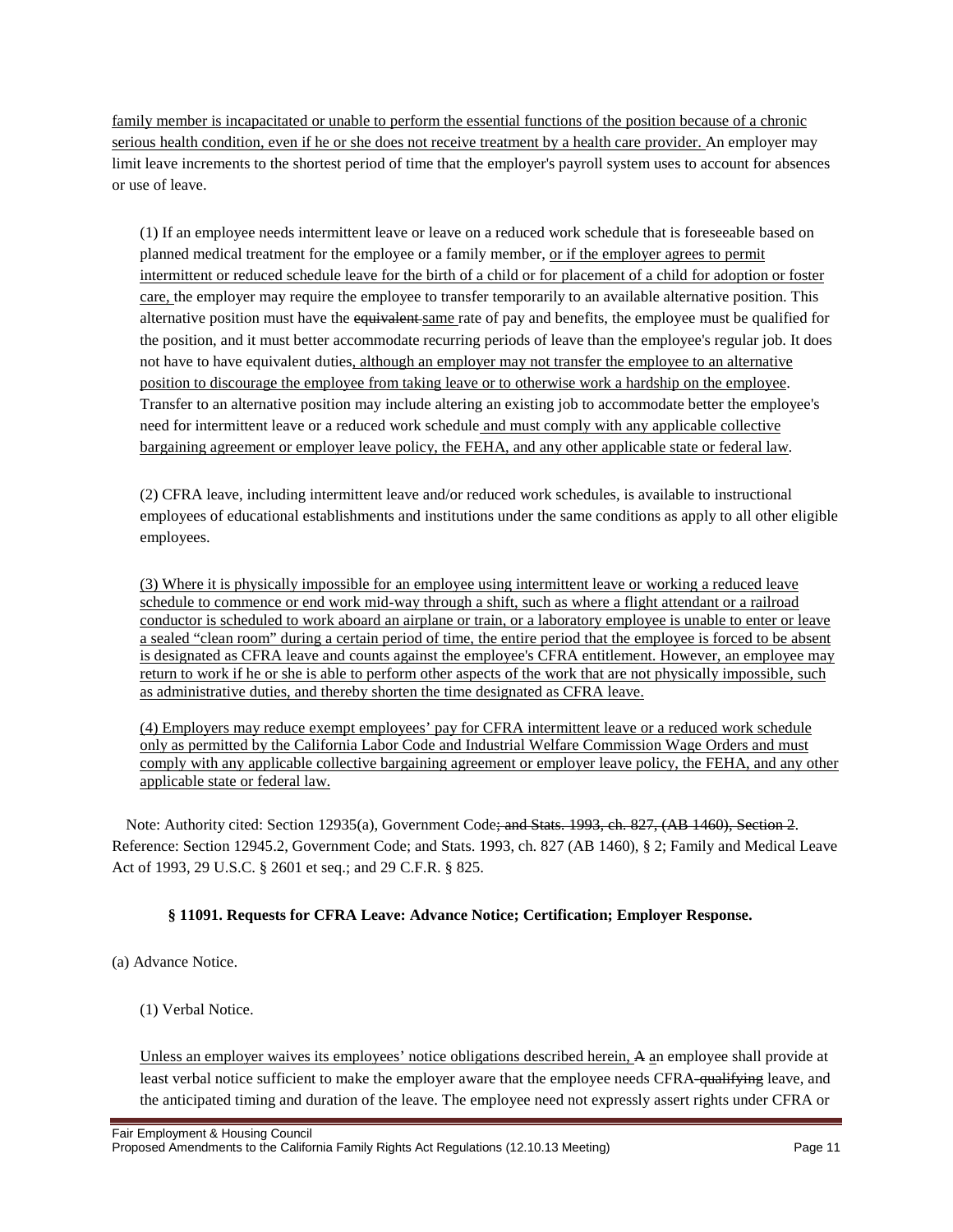FMLA, or even mention CFRA or FMLA, to meet the notice requirement; however, the employee must state the reason the leave is needed, such as, for example, the expected birth of a child or for medical treatment. The employer should inquire further of the employee if  $\ddot{\textbf{t}}$  is necessary to determine whether the employee is requesting have more information about whether CFRA leave is being sought by the employee and to obtain the necessary information concerning the leave (i.e., commencement date, expected duration, and other pertinent information).details of the leave to be taken.

(A) Under all circumstances, it is the employer's responsibility to designate leave, paid or unpaid, as CFRA or CFRA/FMLA qualifying, based on information provided by the employee or the employee's spokesperson, and to give notice of the designation to the employee.

(B) Employers may not retroactively designate leave as CFRA leave after the employee has returned to work without the employee's consent, except under those same circumstances provided for in FMLA and its implementing regulations for retroactively counting leave as FMLA leave.

(2) 30 Days' Advance Notice.

An employer may require that employees provide at least 30 days' advance notice before CFRA leave is to begin if the need for the leave is foreseeable based on an expected birth, placement for adoption or foster care, or planned medical treatment for a serious health condition of the employee or a family member. The employee shall consult with the employer and make a reasonable effort to schedule any planned medical treatment or supervision so as to minimize disruption to the operations of the employer. Any such scheduling, however, shall be subject to the approval of the health care provider of the employee or the employee's child, parent or spouse.

(3) When 30 Days Not Practicable.

If 30 days' notice is not practicable, such as because of a lack of knowledge of approximately when leave will be required to begin, a change in circumstances, or a medical emergency, notice must be given as soon as practicable.

(4) Prohibition Against-against Denial of Leave in Emergency or Unforeseeable Circumstances.

An employer shall not deny a CFRA leave, the need for which is an emergency or is otherwise unforeseeable, on the basis that the employee did not provide advance notice of the need for the leave.

(5) Employer Obligation to Inform Employees of Notice Requirement.

An employer shall give its employees reasonable advance notice of any notice requirements that it adopts. The employer may incorporate its notice requirements in the general notice requirements in section 11095 and such incorporation shall constitute reasonable advance notice. Failure of the employer to give or post such notice shall preclude the employer from taking any adverse action against the employee, including denying CFRA leave, for failing to furnish the employer with advance notice of a need to take CFRA leave.

(6) Employer Response to Leave Request.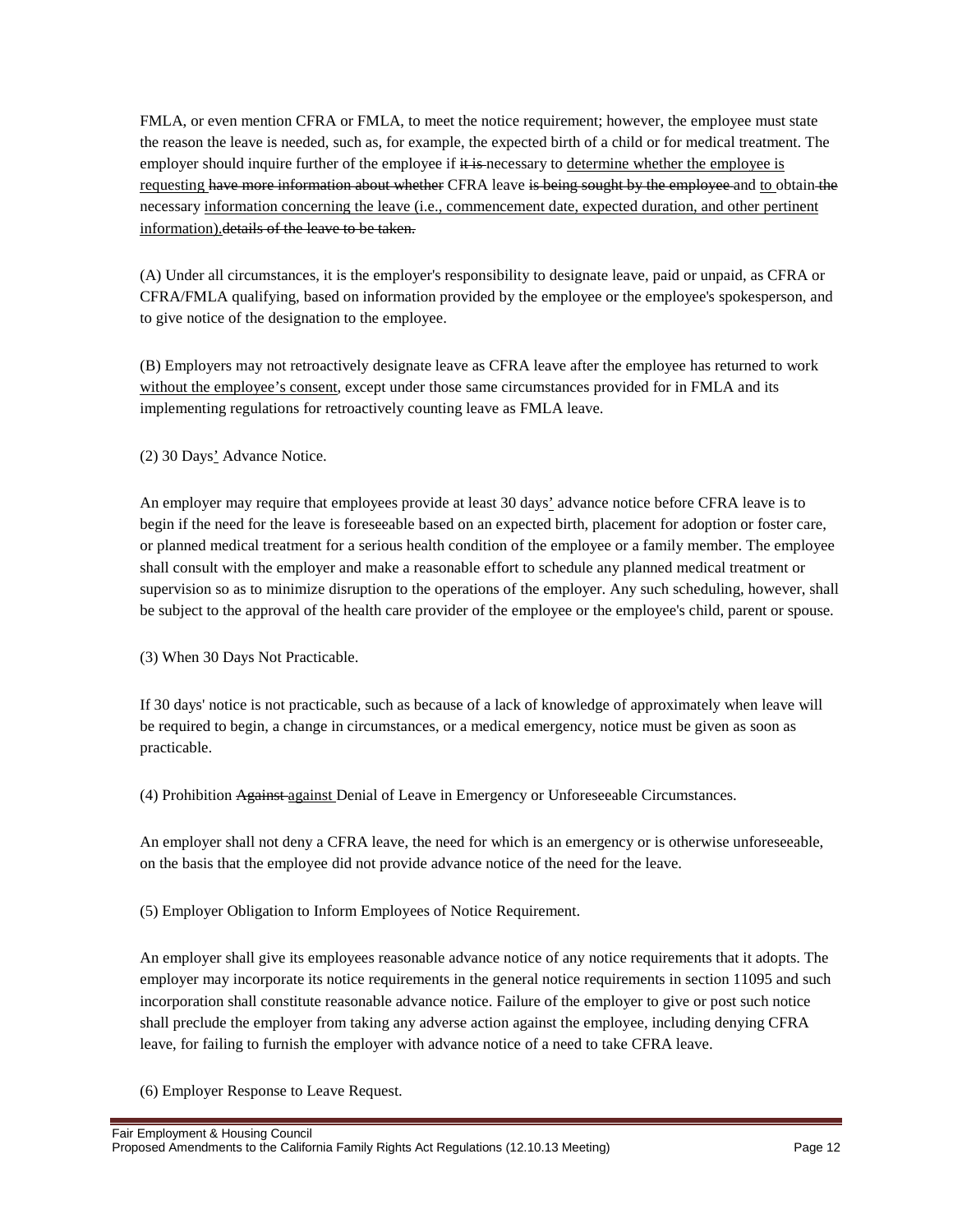The employer shall respond to the leave request as soon as practicable and in any event no later than  $\overline{10}$ ealendar five business days after receiving the employee's request. The employer shall attempt to respond to the leave request before the date the leave is due to begin. Once given, approval shall be deemed retroactive to the date of the first day of the leave.

#### (b) Medical Certification.

(1) Serious Health Condition of Child, Parent, or Spouse.

As a condition of granting a leave for the serious health condition of the employee's child, parent or spouse, the employer may require certification of the serious health condition, as defined in section  $11087 \text{(ab)}(1)$ . If the certification satisfies the requirements of section  $11087$ (ab)(1), the employer must accept it as sufficient. Upon expiration of the time period the health care provider originally estimated that the employee needed to take care of the employee's child, parent or spouse, the employer may require the employee to obtain recertification, but only if additional leave is requested.

(2) Serious Health Condition of Employee.

As a condition of granting a leave for the serious health condition of the employee, the employer may require certification of the serious health condition, as defined in section  $11087\text{(ab)}(2)$ . Upon expiration of the time period the health care provider originally estimated that the employee needed for his/her own serious health condition, the employer may require the employee to obtain recertification, but only if additional leave is requested.

(A) If the employer has establishes a reason to doubt the validity of the certification provided by the employee provides for his/her own serious health condition, the employer may require, at the employer's own expense, that the employee to obtain the opinion of a second health care provider<del>, designated or approved by the</del> employer, concerning any information in the certification. The health care provider designated or approved by the employer shall not be employed on a regular basis by the employer under the conditions identified in Government Code section 12945.2.

1. The employer may not ask the employee to provide additional information beyond that allowed by these regulations.

2. The employer is responsible for complying with all applicable law regarding the confidentiality of any medical information received.

(B) In any case in which the second opinion described in  $(b)(2)(A)$  differs from the opinion in the original certification, the employer may require, at the employer's expense, that the employee obtain the opinion of a third health care provider, designated or approved jointly by both the employer and the employee, concerning any information in the certification.

(C) The opinion of the third health care provider concerning the information in the certification shall be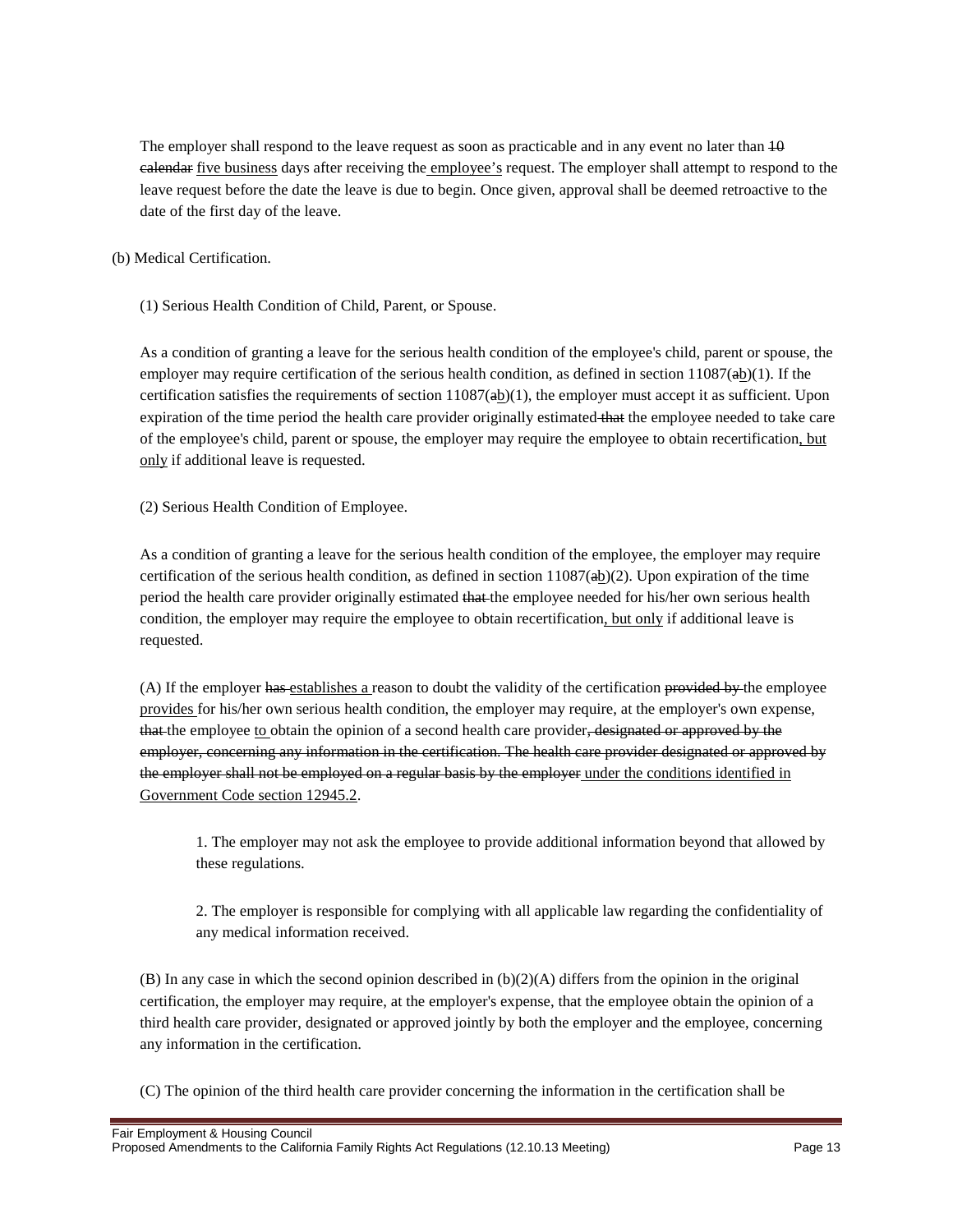considered to be final and shall be binding on the employer and the employee.

(D) The employer is required to provide the employee with a copy of the second and third medical opinions, where applicable, without cost, upon the request of the employee.

(E) As a condition of an employee's return from medical leave, the employer may require that the employee to obtain a release to return-to-work from his/her health care provider stating that he/she is able to resume work, but only if the employer has a uniformly applied practice or policy of requiring such releases from other employees returning to work after illness, injury or disability and there is no collective bargaining or other policy agreement forbidding the practice.

(3) Providing Certification.

The employer may require that the employee provide any certification within no less than 15 calendar days of the employer's request for such certification, unless it is not practicable for the employee to do so despite the employee's good faith efforts. This means that, in some cases, the leave may begin before the employer receives the certification. Absent extenuating circumstances (e.g., unavailability of healthcare provider), if the employee fails to timely return the certification, the employer may deny CFRA protections for the leave following the expiration of the 15-day time period until a sufficient certification is provided. The same rules apply to recertification.

Note: Authority cited: Section 12935, Government Code. Reference: Section 12945.2, Government Code; Family and Medical Leave Act of 1993, 29 U.S.C. § 2601 et seq.; and 29 C.F.R. § 825.

# **§ 11092. Terms of CFRA Leave.**

(a) The following rules apply to the permissible terms of a CFRA leave, to the extent that they are consistent with the requirements of the Employee Retirement Income Security Act (ERISA), 29 U.S.C. § 1001 et seq. Nothing in these regulations infringes on the employer's obligations, if any, under the Consolidated Omnibus Budget Reconciliation Act of 1985 (COBRA) (29 U.S.C. § 1161 et seq.) or prohibits an employer from granting CFRA leave on terms more favorable to the employee than those listed below.

(b) Paid Leave.

An employer is not required to pay an employee during a CFRA leave except:

(1) An employee may elect to use or an employer may require an employee to use any accrued vacation time or other paid accrued time off (including undifferentiated paid time off (PTO)), other than accrued sick leave, that the employee is otherwise eligible to take during the otherwise unpaid portion of the CFRA leave. An employee may also elect to use, or an employer may require an employee to use, any accrued sick leave that the employee is eligible to take during the otherwise unpaid portion of a CFRA leave if the CFRA leave is for the employee's own serious health condition or any other reason if mutually agreed between the employer and the employee.

(2) For leave for an employee's own serious health condition, the employee may also substitute leave taken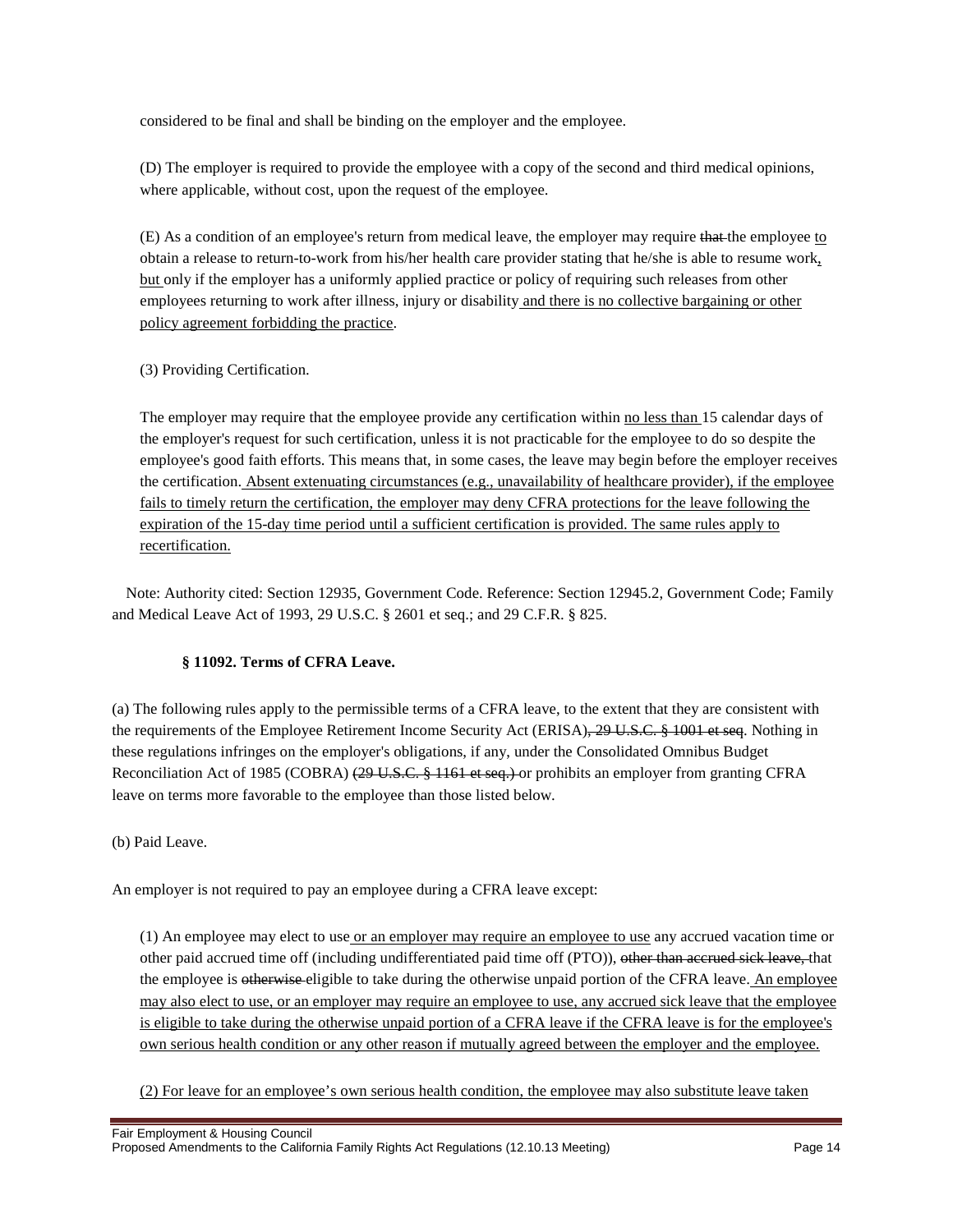pursuant to a short- or long-term disability leave plan, as determined by the terms and conditions of the employer's leave policy, during the otherwise unpaid portion of the CFRA leave. This paid disability leave runs concurrently with CFRA leave, and may continue longer than the CFRA leave if permitted by the disability leave plan.

(23) Only if the employee asks for requests leave for what would be a CFRA-qualifying event may an employer require the employee to use any accrued vacation time or other paid accrued time off (including PTO-time), other than accrued sick leave, that the employee is otherwise eligible to take during the otherwise unpaid portion of the CFRA leave. If an employee uses paid leave under circumstances that do not qualify as CFRA leave, the leave will not count against the employee's CFRA leave entitlement.

(A) If an employee requests to utilize accrued vacation time or other paid accrued time off without reference to a CFRA-qualifying purpose, an employer may not ask whether the employee is taking the time off for a CFRAqualifying purpose.

1. If the employer denies the employee's request and the employee then provides information that the requested time off is or may be for a CFRA-qualifying purpose, the employer may inquire further into the reasons for the absence. If the absence is CFRA-qualifying, then the rules in section  $11092(b)(1)$ and (2), above, apply.

(3) An employer may require the employee to use, or an employee may elect to use, any accrued sick leave that the employee is otherwise eligible to take during the otherwise unpaid portion of a CFRA leave for:

(A) the employee's own serious health condition, or

(B) any other reason if mutually agreed to between the employer and the employee.

(4) An employer and employee may negotiate for the employee's use of any additional paid or unpaid time off instead of using to substitute for the CFRA leave provided by this section.

(c) Provision of Health Benefits.

If the employer provides health benefits under any group health plan, the employer has an obligation to continue providing such benefits during an employee's CFRA leave, FMLA leave, or both. The following rules apply:

(1) The employer shall maintain and pay for the an employee's health coverage at the same level and under the same conditions as coverage would have been provided if the employee had not taken CFRA leave been continuously employed during the entire leave period.

(2) The is employer's obligation commences on the date leave first begins under  $FMLA$  (i.e., for pregnancy disability leaves) or under FMLA/CFRA (i.e., for all other family care and medical leaves). The obligation continues CFRA for the duration of the leave(s), up to a maximum of 12 workweeks in a 12-month period. As section 11044 (c) of the Council's pregnancy disability leave regulations state, "The time that an employer maintains and pays for group health coverage during pregnancy disability leave shall not be used to meet an employer's obligation to pay for 12 weeks of group health coverage during leave taken under CFRA. This shall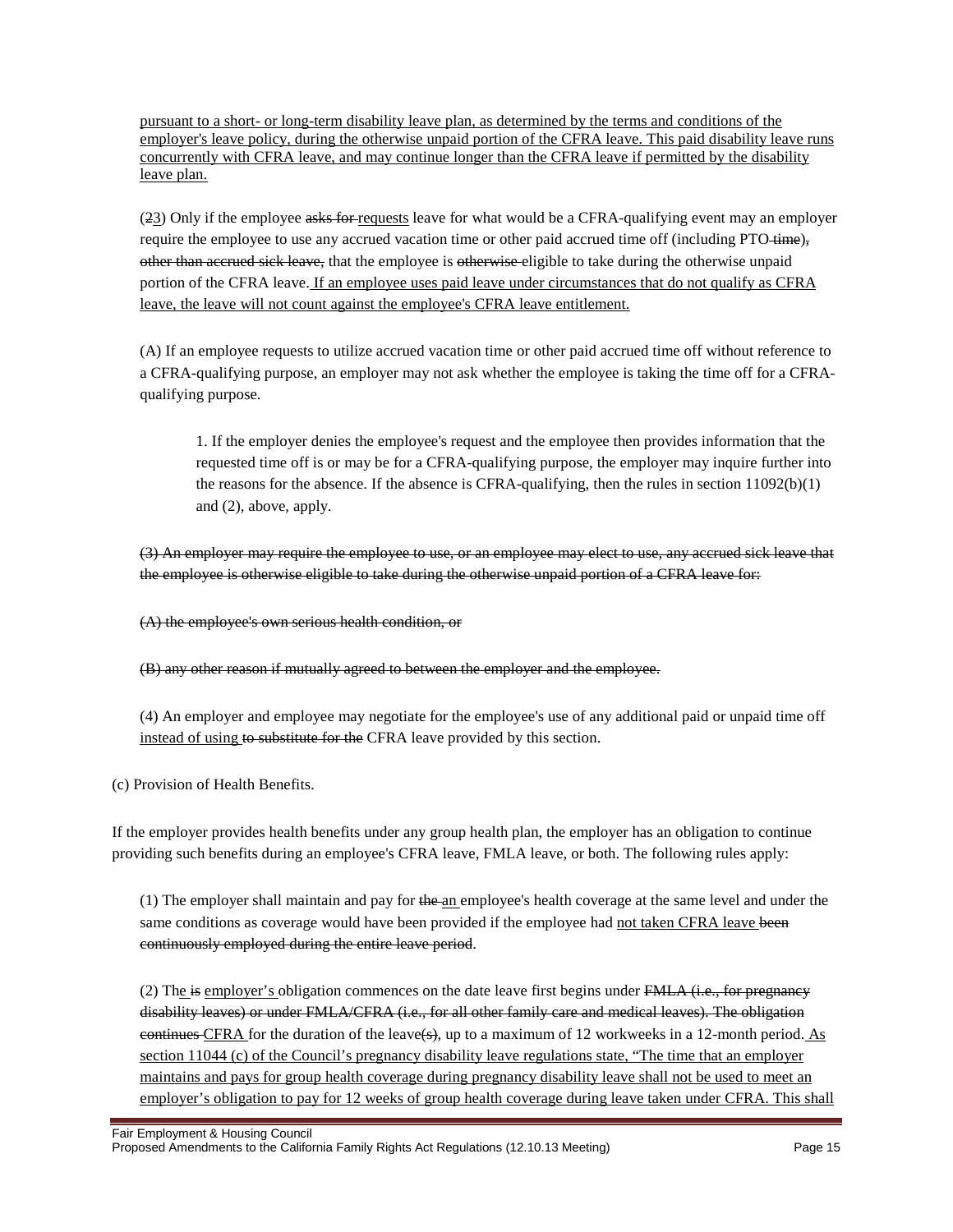be true even where an employer designates pregnancy disability leave as family and medical leave under FMLA. The entitlements to employer-paid group health coverage during pregnancy disability leave and during CFRA are two separate and distinct entitlements."

(3) A "group health plan" is as defined in section  $5000(b)(1)$  of the Internal Revenue Code of 1986. If the employer's group health plan includes dental care, eye care, mental health counseling, et cetera, or other types of coverage, or if it includes coverage for the an employee's dependents as well as for the employee, the employer shall also continue this coverage.

(4) Although the employer's obligation to continue group health benefits under either FMLA or CFRA, or both, does not exceed 12 workweeks in a 12-month period, nothing shall preclude the employer from maintaining and paying for health care coverage for longer than 12 workweeks.

(5) An employer may recover the premium that the employer paid for maintaining group health care coverage during any unpaid part of the CFRA leave if both of the following conditions occur:

(A) The employee fails to return from leave after the period of leave to which the employee is entitled has expired. An employee is deemed to have failed to return from leave if he/she works less than 30 days after returning from CFRA leave. An employee who retires during CFRA leave or during the first 30 days after returning is deemed to have returned from leave.

(B) The employee's failure to return from leave is for a reason other than the continuation, recurrence, or onset of a serious health condition that entitles the employee to CFRA leave, or other circumstances beyond the control of the employee.

(6) Group health plan coverage must be maintained for an employee on CFRA leave until:

(A) The employee's CFRA leave entitlement is exhausted;

(B) The employer can show that the employee would have been laid off and the employment relationship terminated for lawful reasons during the period of the CFRA leave; or,

(C) The employee provides unequivocal notice of intent not to return to work.

(d) Employee Payment of Group Health Benefit Premiums.

If employees are required to pay premiums for any part of their group health coverage, the employer must provide the employee with advance written notice of the terms and conditions under which premium payments must be made.

(1) If CFRA leave is paid, the employee's share of premiums must be paid by the method normally used during any paid leave, typically as a payroll deduction, unless a voluntary agreement between the employer and the employee dictates otherwise.

(2) If CFRA leave is unpaid, the employer may require that payment be made to the employer or to the insurance carrier, but no additional charge may be added to the employee's premium payment for administrative expenses. The employer may require employees to pay their share of premium payments in any of the following ways: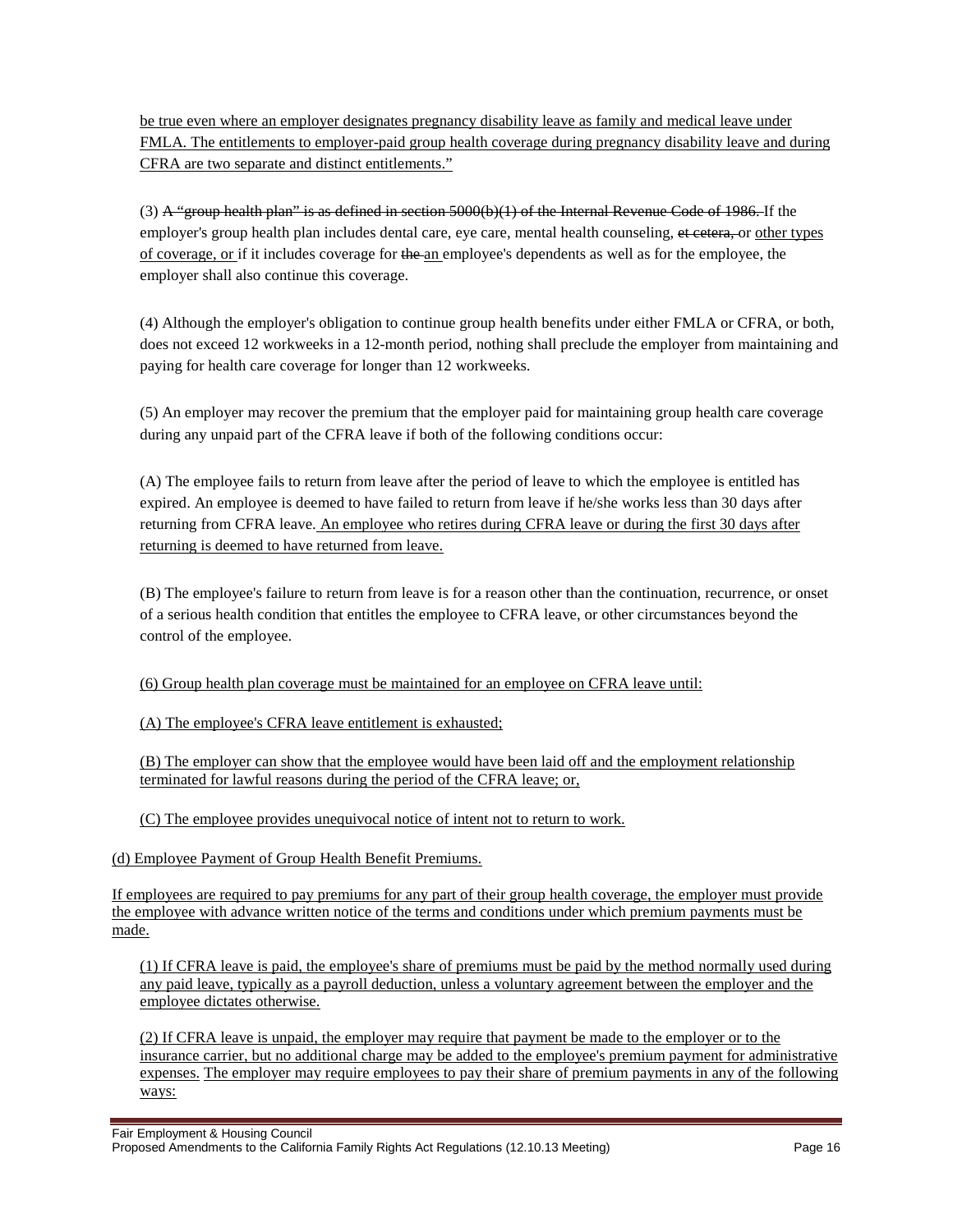(A) Payment due at the same time as if made by payroll deduction;

(B) Payment due on the same schedule as payments are made under COBRA;

(C) Payment prepaid pursuant to a cafeteria plan at the employee's option;

(D) The employer's existing rules for payment by employees on leave without pay would apply, provided that such rules do not require prepayment (i.e., prior to the commencement of the leave) of the premiums that will become due during a period of unpaid CFRA leave or payment of higher premiums than if the employee had continued to work instead of taking leave; or

(E) Another system voluntarily agreed to between the employer and the employee, which may include prepayment of premiums (e.g., through increased payroll deductions when the need for the CFRA leave is foreseeable).

(3) Unless an employer policy provides a longer grace period, an employer's obligation to maintain health insurance coverage ceases under CFRA if an employee's premium payment is more than 30 days late. In order to drop coverage, an employer must provide notice at least 15 days before coverage is to cease, advising that coverage will be dropped on a specified date at least 15 days after the date of the notice unless payment has been received by that date.

(A) The employer may recover the employee's share of any premium payments missed by the employee for any CFRA leave period during which the employer maintains health coverage by paying the employee's share.

(B) Regardless of whether an employee pays premiums while on CFRA leave, all other obligations of an employer under CFRA would continue, such as reinstatement upon return and complete restoration of coverage/benefits equivalent to those that the employee would have had if leave had not been taken, including family or dependent coverage.

(C) If an employer terminates an employee's insurance in accordance with this section because of the employee's non-payment of premiums and fails to restore the employee's health insurance as required by this section upon the employee's return, the employer may be liable for benefits lost by reason of the violation, for other actual monetary losses sustained as a direct result of the violation, and for appropriate equitable relief tailored to the harm suffered.

(de) Other Benefits and Seniority Accrual

During the period of CFRA leave, the employee is entitled to accrual of seniority and to participate in health plans for any additional period of leave not covered by (c) above, and also in any employee benefit plans, including life, short-term or long-term disability or accident insurance, pension and retirement plans, and supplemental unemployment benefit plans to the same extent and under the same conditions as would apply to any other leave granted by the employer for any reason other than CFRA leave.

(1) Unpaid CFRA leave for the serious health condition of the employee shall be compared to other unpaid disability leaves whereas unpaid CFRA leaves for all other purposes shall be compared to other unpaid personal leaves offered by the employer. CFRA leave shall not constitute a break in service or cause the employee to lose seniority, even if other paid or unpaid leave constitutes a break in service for purposes of establishing longevity or seniority, or for layoff, recall, promotion, job assignment, or seniority-related benefits.

(2) If the employer's policy allows seniority to accrue when employees are out on paid leave, such as paid sick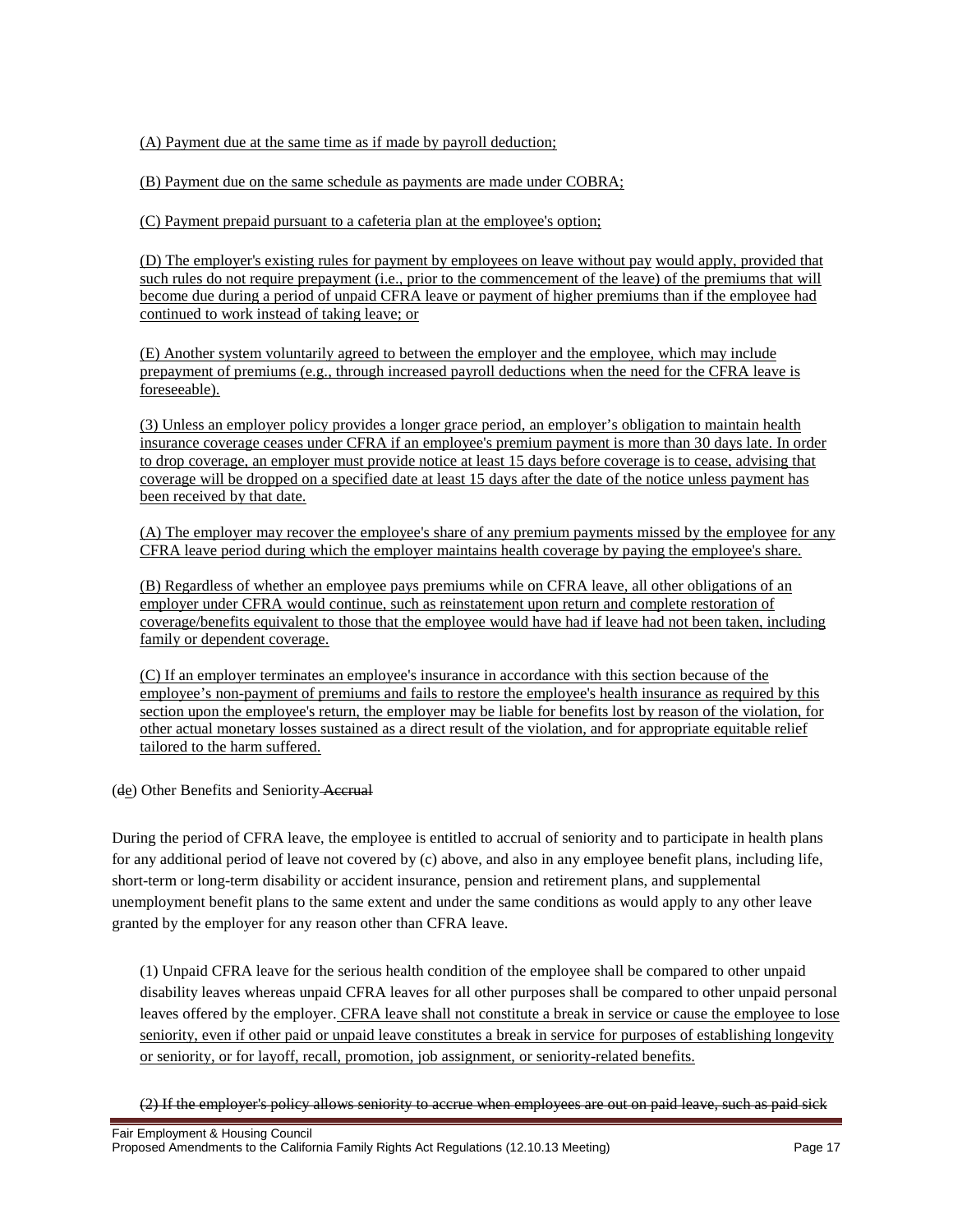or vacation leave, then seniority will accrue during any part of a paid CFRA leave.

(32) The employee returning from CFRA leave shall return with no less seniority than the employee had when the leave commenced for purposes of layoff, recall, promotion, job assignment, and seniority-related benefits such as vacation. If an employer provides a new health plan or benefits or changes health benefits or plans while an employee is on CFRA leave, the employer must give notice to the employee that he or she is subject to the new or changed plan/benefits to the same extent as if the employee were not on leave.

(ef) Continuation of Other Benefits.

If the employer has no policy, practice or collective bargaining agreement that requires or authorizes any other type of unpaid personal or disability leave or if the employer's other unpaid personal or disability leaves do not allow for the continuation of benefits during these leaves, an employee taking a CFRA leave shall be entitled to continue to participate in the employer's health plans, pension and retirement plans, supplemental unemployment benefit plans or any other health and welfare employee benefit plan, in accordance with the terms of those plans, during the period of the CFRA leave.

(1) As a condition of continued coverage of group medical benefits (beyond the employer's obligation during the 12-week period described above in (c)), life insurance, short- or long-term disability plans or insurance, accident insurance, or other similar health and welfare employee benefit plans during any unpaid portion of the leave, the employer may require the employee to pay premiums at the group rate.

(A) If the employee elects not to pay premiums to continue these benefits, this nonpayment of premiums shall not constitute a break in service for purposes of longevity, seniority under any collective bargaining agreement or any employee benefit plan requiring the payment of premiums.

(2) An employer is not required to make plan payments to any pension and/or retirement plan or to count the leave period for purposes of time accrued under any such plan during any unpaid portion of the CFRA leave. The employer shall allow an employee covered by a pension and/or retirement plan to continue to make contributions, in accordance with the terms of these plans, during the unpaid portion of the leave period.

(f) Employee Status.

The employee shall retain employee status during the period of the CFRA leave. The leave shall not constitute a break in service for purposes of longevity and/or seniority under any collective bargaining agreement or under any employee benefit plan. Benefits must be resumed upon the employee's reinstatement in the same manner and at the same levels as provided when the leave began, without any new qualification period, physical exam, et cetera.

Note: Authority cited: Section 12935(a), Government Code. Reference: Section 12945.2, Government Code; Family and Medical Leave Act of 1993, 29 U.S.C. § 2601 et seq.; ERISA, 29 U.S.C. § 1001 et seq.; and COBRA, 29 U.S.C. § 1161 et seq.

# **§ 11093. Relationship Between between CFRA Leave and Pregnancy Disability Leave; Relationship between CFRA Leave and Non-Pregnancy Related Disability Leave.**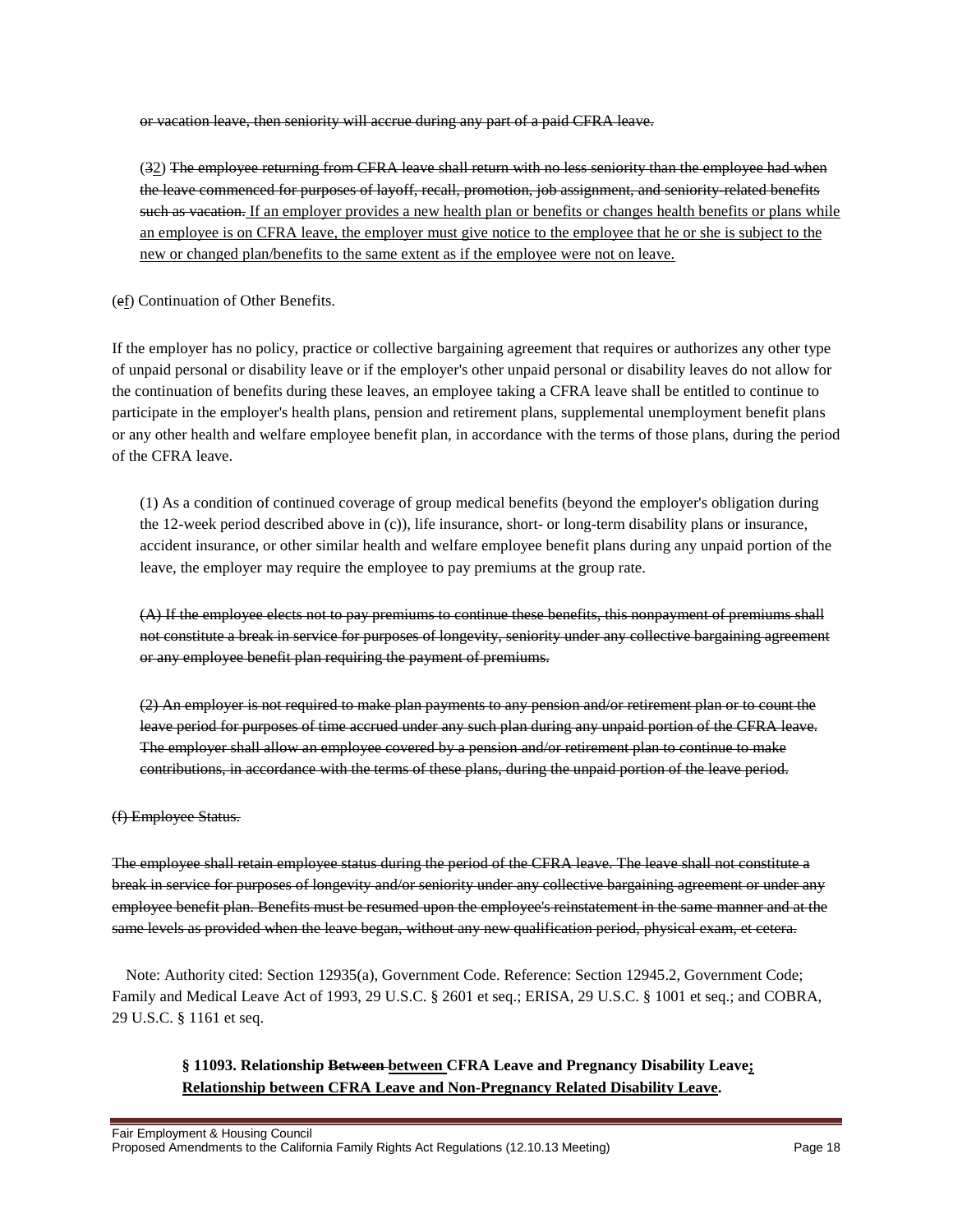(a) Separate and Distinct Entitlements.

The right to take a CFRA leave under Government Code section 12945.2 is separate and distinct from the right to take a pregnancy disability leave under Government Code section 12945 and section 11035 et seq. of the regulations.

(b) Serious Health Condition - Pregnancy.

An employee's own disability due to pregnancy, childbirth or a related medical conditions is not included as a serious health condition under CFRA. Any period of incapacity or treatment due to pregnancy, including prenatal care, is included as a serious health condition under FMLA.

(c) CFRA Leave after Pregnancy Disability Leave.

At the end of the employee's period(s) of pregnancy disability, or at the end of four months of pregnancy disability leave, whichever occurs first, a CFRA-eligible employee may request to take CFRA leave of up to 12 workweeks for reason of the birth of her child, if the child has been born by this date. There is no requirement that either the employee or child have a serious health condition in order for the employee to take CFRA leave. There is also no requirement that the employee no longer be disabled by her pregnancy, childbirth or a related medical conditions before taking CFRA leave for reason of the birth of her child.

(1) Where an employee has utilized four months of pregnancy disability leave prior to the birth of her child, and her health care provider determines that a continuation of the leave is medically necessary, an employer may, but is not required to, allow an eligible employee to utilize CFRA leave prior to the birth of her child. No employer shall, however, be required to provide more CFRA leave than the amount to which the employee is otherwise entitled, but this does not excuse the employer's other obligations under the FEHA, such as the obligation to provide reasonable accommodation under the disability provisions, where applicable.

(d) Maximum Entitlement.

The maximum possible combined leave entitlement for both pregnancy disability leave (under FMLA and Government Code section 12945) and CFRA leave for reason of the birth of the child (under this article) is four months and 12 workweeks. This assumes that the employee is disabled by pregnancy, childbirth or a related medical conditions for four months and then requests, and is eligible for, a 12-week CFRA leave for reason of the birth of her child.

# (e) Disability Leave

The right to take a CFRA leave under Government Code section 12945.2 is separate and distinct from the right to take a disability leave under Government Code section 12945 and section 11064 et seq. of the regulations.

Note: Authority cited: Section 12935(a), Government Code. Reference: Sections 12945 and 12945.2, Government Code; Family and Medical Leave Act of 1993, 29 U.S.C. § 2601 et seq.; and 29 C.F.R. § 825.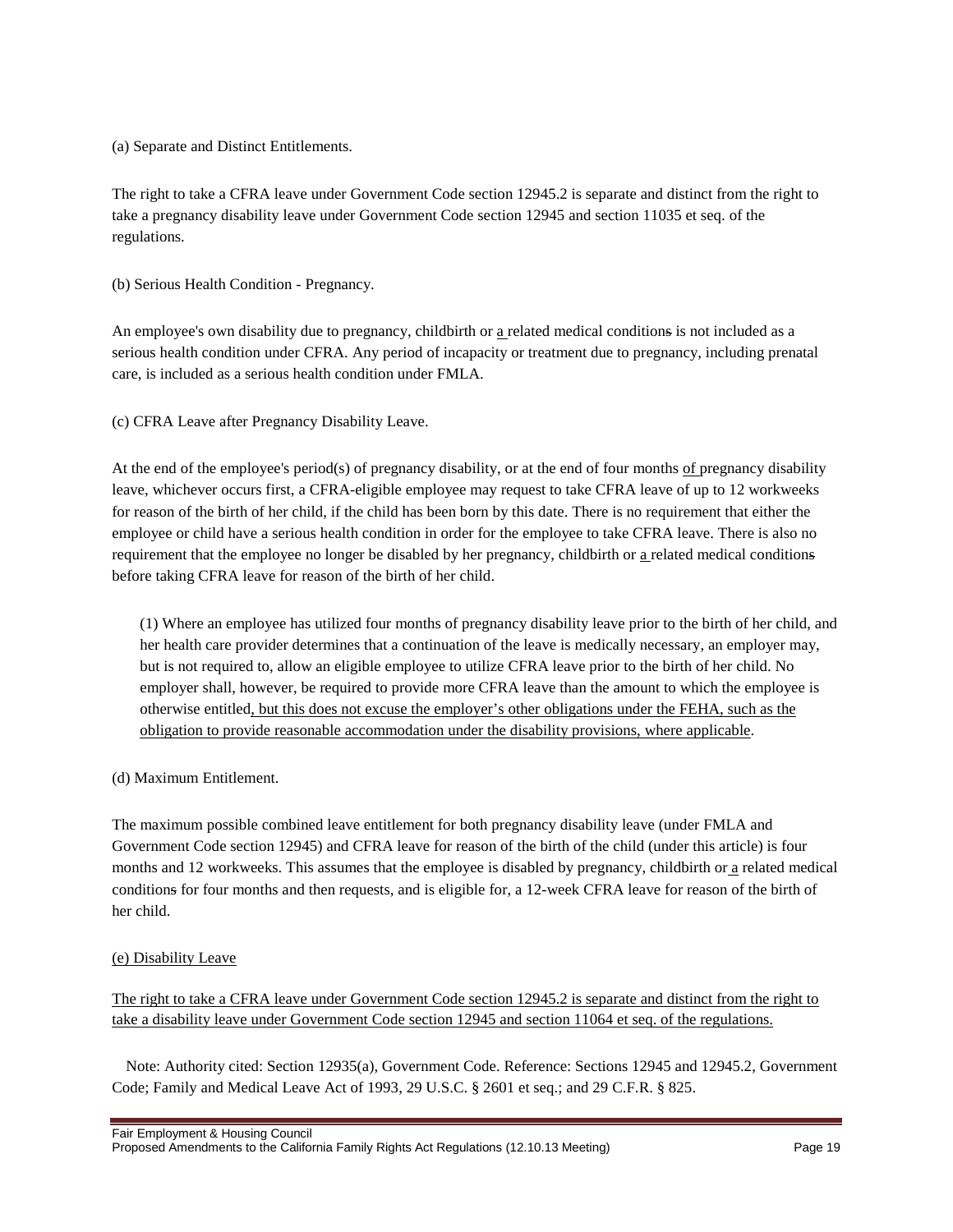#### **§ 11094. Retaliation and Protection from Interference with CFRA Rights.**

In addition to the retaliation prohibited by Government Code section 12940 and section 11021 of the regulations, it shall be an unlawful employment practice for any person to discharge, fine, suspend, expel, punish, refuse to hire, or otherwise discriminate against any individual, except as otherwise permitted in this article, because that individual has:

(a) exercised his or her right to CFRA leave, and/or

(b) given information or testimony regarding his or her CFRA leave, or another person's CFRA leave, in any inquiry or proceeding related to any right guaranteed under this article.

(a) Any violation of CFRA or its implementing regulations constitutes interfering with, restraining, or denying the exercise of rights provided by CFRA. "Interfering with" the exercise of an employee's rights includes, for example, refusing to authorize CFRA leave and discouraging an employee from using such leave. It would also include an action by a covered employer to avoid responsibilities under CFRA, for example:

(1) Transferring employees from one worksite to another for the purpose of reducing worksites, or to keep worksites below the 50-employee threshold for employee eligibility under CFRA;

(2) Changing the essential functions of the job in order to preclude the taking of leave; and

(3) Reducing an employee's hours available to work in order to avoid employee eligibility.

(b) CFRA's prohibition against "interference" prohibits an employer from discriminating or retaliating against an employee or prospective employee for having exercised or attempted to exercise CFRA rights. For example, if an employee on leave without pay would otherwise be entitled to full benefits (other than health benefits), the same benefits would be required to be provided to an employee on unpaid CFRA leave. By the same token, employers cannot use the taking of CFRA leave as a negative factor in employment actions, such as hiring, promotions or disciplinary actions; nor can CFRA leave be counted under "no fault" attendance policies.

(c) Employees cannot waive, nor may employers induce employees to waive, their prospective rights under CFRA. For example, employees (or their collective bargaining representatives) cannot "trade off" the right to take CFRA leave against some other benefit offered by the employer. This does not prevent the settlement or release of CFRA claims by employees based on past employer conduct without the approval of a court. Nor does it prevent an employee's voluntary and uncoerced acceptance (not as a condition of employment) of a light duty assignment while recovering from a serious health condition. An employee's acceptance of such light duty assignment does not constitute a waiver of the employee's prospective rights, including the right to be reinstated to the same position the employee held at the time the employee's CFRA leave commenced or to a comparable position.

(d) Individuals, and not merely employees, are protected from retaliation for opposing (e.g., filing a complaint about) any practice that is unlawful under CFRA. They are similarly protected if they oppose any practice that they reasonably believe to be a violation of CFRA or its implementing regulations.

Note: Authority cited: Section 12935(a), Government Code. Reference: Sections 12940 and 12945.2, Government Code.

#### **§ 7297.8. 11095. Remedies. (Reserved.)**

Upon determining that an employer has violated Government Code section 12945.2, the Commission may order any remedy available under Government Code section 12970, and section 7286.9 of the regulations. The remedy,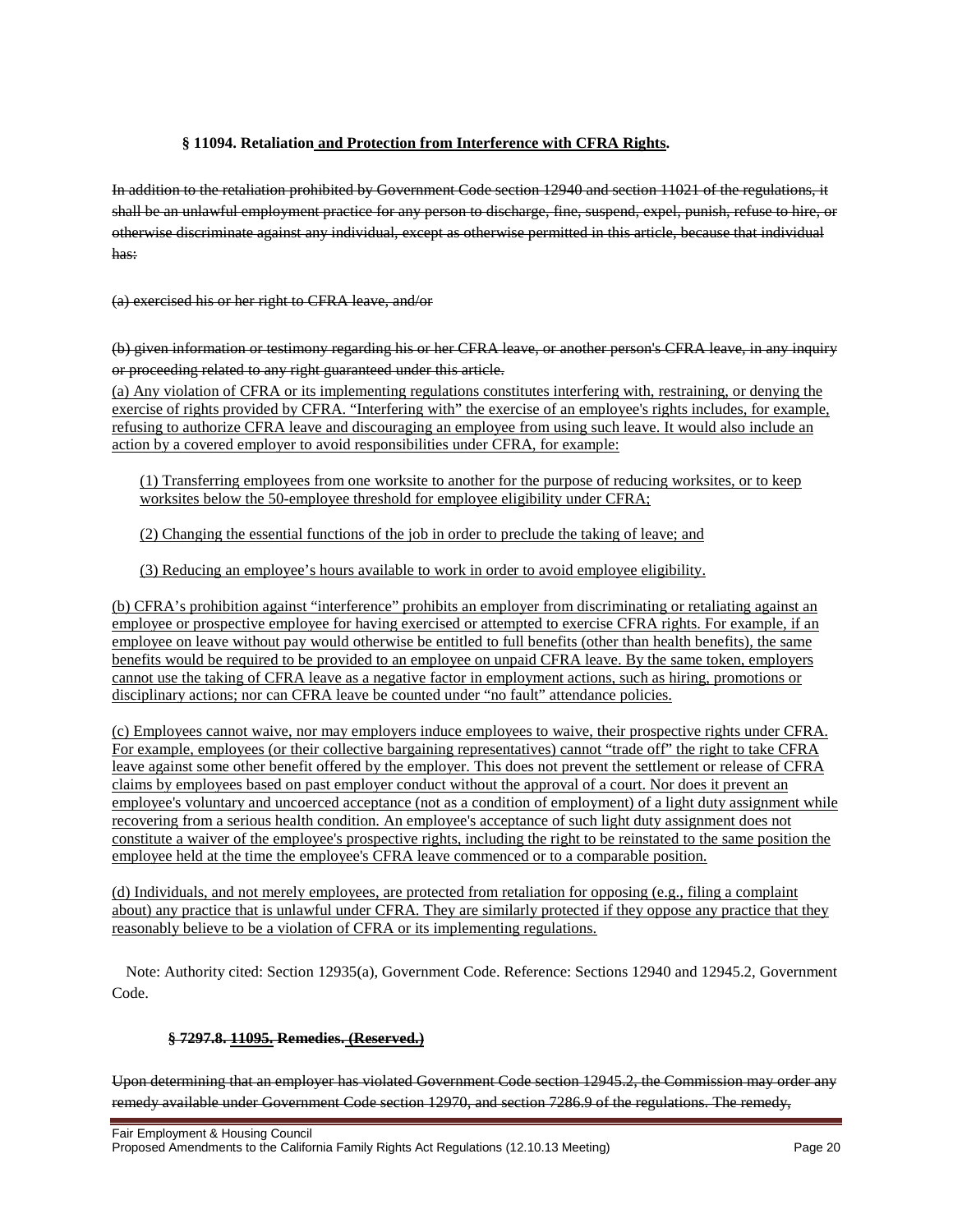however, for a violation of section 7297.9 (failure to provide notice) shall be an order that the employer provide such notice.

#### **§ 11096 11095. Notice of Right to Request CFRA Leave.**

(a) Employers to Post Notice.

Covered employers shall provide notice to their employees of the right to request CFRA leave under the California Family Rights Act. Employers shall post the notice in a conspicuous place or places where employees tend to congregate. Electronic posting is sufficient to meet this posting requirement as long as it is posted electronically in a conspicuous place or places where employees would tend to view it in the workplace. If the employer publishes an employee handbook that describes other kinds of personal or disability leaves available to its employees, that the employer shall include a description of CFRA leave in the next edition of its handbook it publishes following adoption of these regulations. The employer may include both pregnancy disability leave and CFRA leave requirements in a single notice.

(b) Employers to Give Notice.

Employers are also encouraged to give a copy of the notice to each current and new employee, ensure that copies are otherwise available to each current and new employee, and disseminate the notice in any other way.

(c) Non-English Speaking Workforce.

Any employer whose workforce at any facility or establishment contains 10 percent or more of persons who speak a language other than English as their primary language shall translate the notice into the language or languages spoken by this group or these groups of employees every language that is spoken by at least 10 percent of the workforce.

#### (d) Text of Notice.

The text below contains only the minimum requirements of the California Family Rights Act of 1993 and of the employer's obligation to provide pregnancy disability leave. Nothing in this notice requirement prohibits an employer from providing a leave policy that is more generous than that required by this act CFRA and providing its own notice of its own policy. Covered employers may develop their own notice or they may choose to use the text provided below, unless it does not accurately reflect their own policy.

#### FAMILY CARE AND MEDICAL LEAVE (CFRA LEAVE) AND PREGNANCY DISABILITY LEAVE

Under the California Family Rights Act of 1993 (CFRA), if you have more than 12 months of service with us and have worked at least 1,250 hours in the 12-month period before the date you want to begin your leave, you may have a right to an unpaid family care or medical leave (CFRA leave). This leave may be up to 12 workweeks in a 12 month period for the birth, adoption, or foster care placement of your child or for your own serious health condition or that of your child, parent or spouse.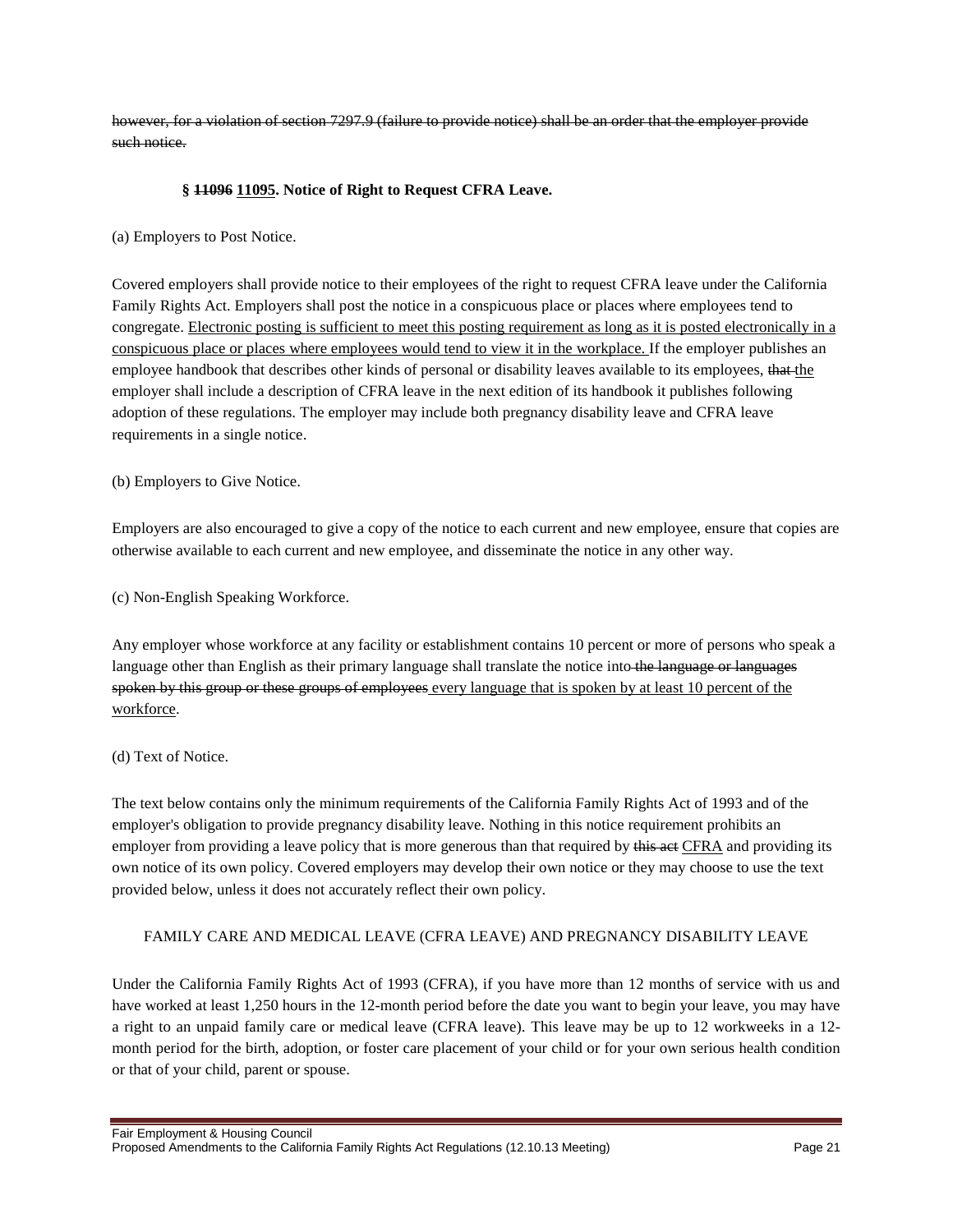Even if you are not eligible for CFRA leave, if you are disabled by pregnancy, childbirth or a related medical conditions, you are entitled to take a pregnancy disability leave of up to four months, depending on your period(s) of actual disability. If you are CFRA-eligible, you have certain rights to take BOTH a pregnancy disability leave and a CFRA leave for reason of the birth of your child. Both leaves contain a guarantee of reinstatement─for pregnancy disability it is to the same position  $\Theta$  and for CFRA it is to the same or a comparable position—at the end of the leave, subject to any defense allowed under the law.

If possible, you must provide at least 30 days' advance notice for foreseeable events (such as the expected birth of a child or a planned medical treatment for yourself or of a family member). For events that are unforeseeable, we need you to notify us, at least verbally, as soon as you learn of the need for the leave. Failure to comply with these notice rules is grounds for, and may result in, deferral of the requested leave until you comply with this notice policy.

We may require certification from your health care provider before allowing you a leave for pregnancy disability or for your own serious health condition.  $\Theta$  We also may require certification from the health care provider of your child, parent or spouse, who has a serious health condition, before allowing you a leave to take care of that family member. When medically necessary, leave may be taken on an intermittent or reduced work schedule.

If you are taking a leave for the birth, adoption, or foster care placement of a child, the basic minimum duration of the leave is two weeks, and you must conclude the leave within one year of the birth or placement for adoption or foster care.

Taking a family care or pregnancy disability leave may impact certain of your benefits and your seniority date. If you want more information regarding your eligibility for a leave and/or the impact of the leave on your seniority and benefits, please contact

Note: Authority cited: Section 12935(a), Government Code. Reference: Sections 12940, 12945 and 12945.2, Government Code; Family and Medical Leave Act of 1993, 29 U.S.C. § 2601 et seq.; and 29 C.F.R. § 8

# **§ 11097 11096. Relationship with FMLA Regulations.**

To the extent that they are within the scope of Government Code section 12945.2 and not inconsistent with this article, other state law, or the California Constitution, the Council incorporates by reference the federal regulations interpreting FMLA issued that became effective January 6, 1995 March 8, 2013 (29 C.F.R. Part 825), which govern any FMLA leave that is also a leave under this article.

Note: Authority cited: Section 12935(a), Government Code. Reference: Section 12945.2, Government Code; Family and Medical Leave Act of 1993, 29 U.S.C. § 2601 et seq.; and 29 C.F.R. § 825.

# **§ 11098 11097. Certification Form.**

For leaves involving serious health conditions, the employer may utilize the following Certification of Health Care Provider form or its equivalent. Employers may also utilize any other certification form, such as the United States Department of Labor Form WH-380, revised December 1994 (Certification of Health Care Provider/Family and Medical Leave Act of 1993), provided that so long as the health care provider does not disclose the underlying diagnosis of the serious health condition involved without the consent of the patient.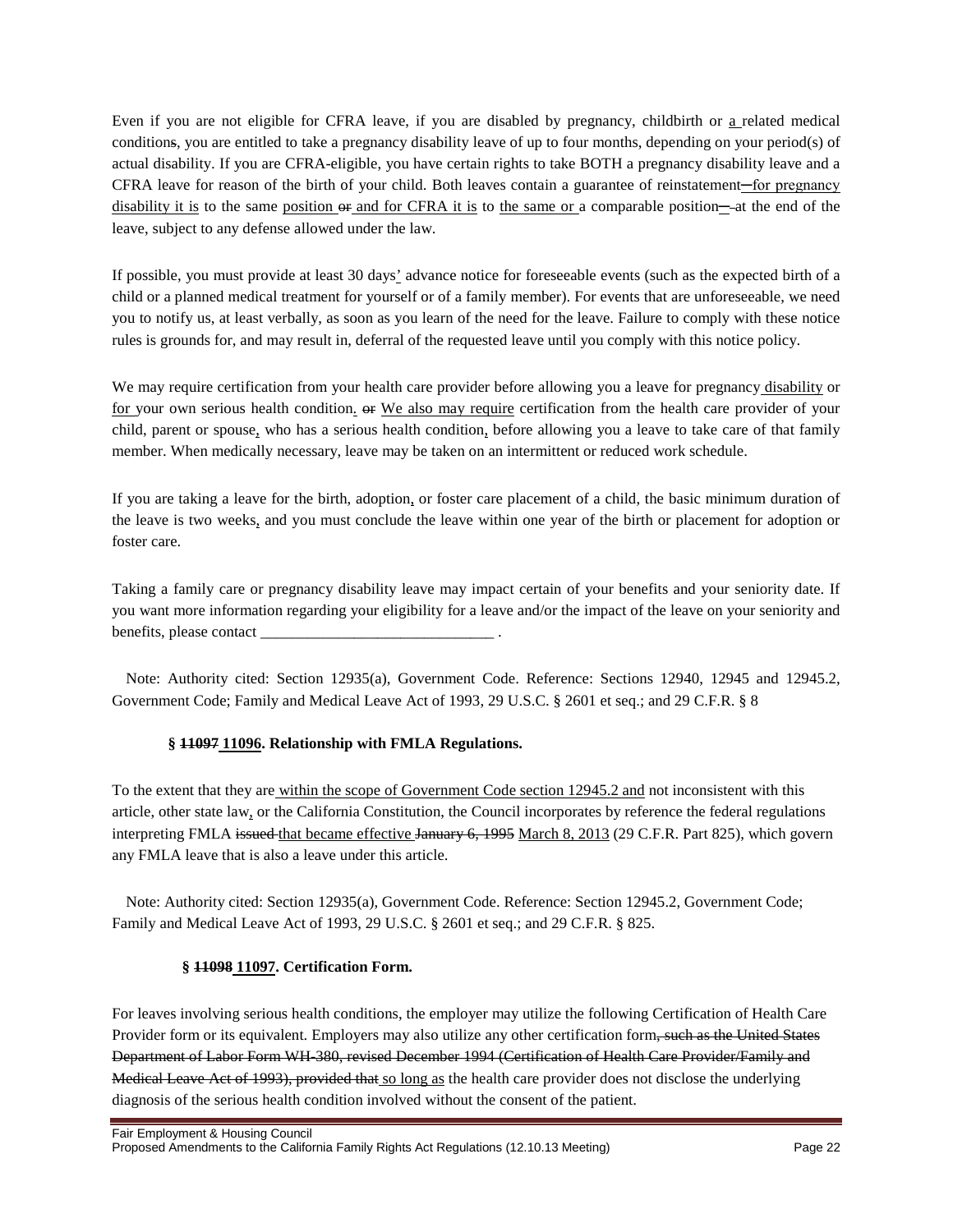#### FAIR EMPLOYMENT & HOUSING COMMISSION COUNCIL CERTIFICATION OF HEALTH CARE PROVIDER (California Family Rights Act of 1993 (CFRA))

\_\_\_\_\_\_\_\_\_\_\_\_\_\_\_\_\_\_\_\_\_\_\_\_\_\_\_\_\_\_\_\_\_\_\_\_\_\_\_\_\_\_\_\_\_\_\_\_\_\_\_\_\_\_\_\_\_\_\_\_\_\_\_\_\_\_\_\_\_\_\_\_\_\_\_\_\_\_\_\_\_\_\_\_\_\_\_\_\_\_

\_\_\_\_\_\_\_\_\_\_\_\_\_\_\_\_\_\_\_\_\_\_\_\_\_\_\_\_\_\_\_\_\_\_\_\_\_\_\_\_\_\_\_\_\_\_\_\_\_\_\_\_\_\_\_\_\_\_\_\_\_\_\_\_\_\_\_\_\_\_\_\_\_\_\_\_\_\_\_\_\_\_\_\_\_\_\_\_\_\_\_

1. Employee's Name:

2. Patient's Name (If other than employee):\_\_\_\_\_\_\_\_\_\_\_\_\_\_\_\_\_\_\_\_\_\_\_\_\_\_\_\_\_\_\_\_\_\_\_\_\_\_\_\_\_\_\_\_\_\_\_\_\_\_\_\_\_\_\_\_\_\_

3. Date medical condition or need for treatment commenced [NOTE: THE HEALTH CARE PROVIDER IS NOT TO DISCLOSE THE UNDERLYING DIAGNOSIS WITHOUT CONSENT OF THE PATIENT:]

4. Probable duration of medical condition or need for treatment:

5. The attached sheet describes what is meant by a "serious health condition" under both the federal Family and Medical Leave Act (FMLA) and the California Family Rights Act (CFRA). Does the patient's condition qualify under any of the categories described? If so, please check the appropriate category.

 $(1)$   $(2)$   $(3)$   $(4)$   $(5)$   $(6)$ 

6. If the certification is for the serious health condition of the employee, please answer the following:

Yes No

- $\Box$  Is the employee able to perform work of any kind? (If "No,", skip next question.)
- $\Box$  Is employee unable to perform any one or more of the essential functions of employee's position? (Answer after reviewing statement from employer of essential functions of employee's position, or, if none provided, after discussing with employee.)
- 7. If the certification is for the care of the employee's family member, please answer the following:

Yes No

- ☐ ☐ Does (or will) the patient require assistance for basic medical, hygiene, nutritional needs, safety, or transportation?
- ☐ ☐ After review of the employee's signed statement (See Item 10 below), does the condition warrant the participation of the employee? (This participation may include psychological comfort and/or arranging for third-party care for the family member.)

\_\_\_\_\_\_\_\_\_\_\_\_\_\_\_\_\_\_\_\_\_\_\_\_\_\_\_\_\_\_\_\_\_\_\_\_\_\_\_\_\_\_\_\_\_\_\_\_\_\_\_\_\_\_\_\_\_\_\_\_\_\_\_\_\_\_\_\_\_\_\_\_\_\_\_\_\_\_\_\_\_\_\_\_\_\_\_\_\_\_

8. Estimate the period of time care is needed or during which the employee's presence would be beneficial:

9. Please answer the following question only if the employee is asking for intermittent leave or a reduced work schedule.

Yes No

☐ ☐ Is it medically necessary for the employee to be off work on an intermittent basis or to work less than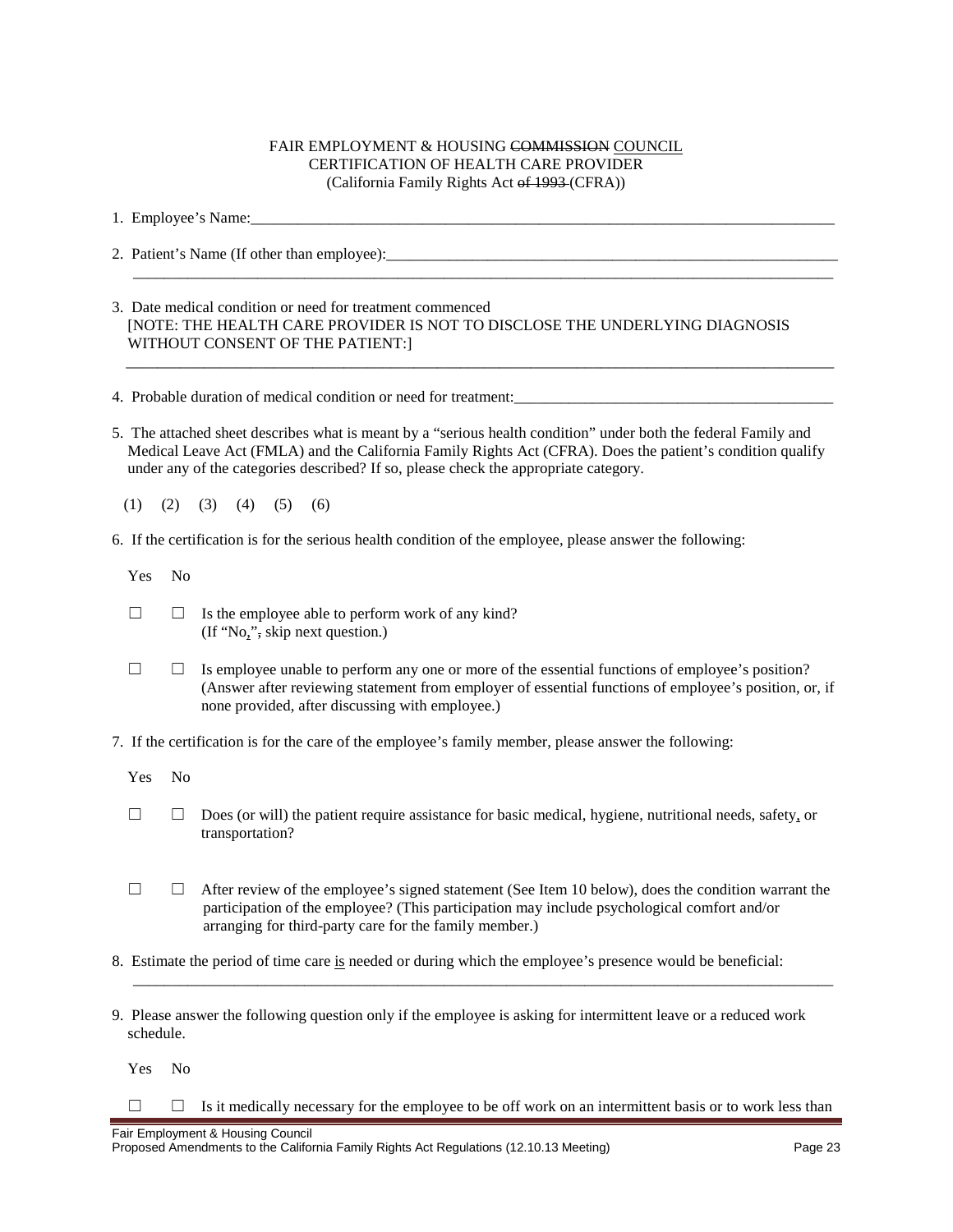the employee's normal work schedule in order to deal with the serious health condition of the employee or family member?

\_\_\_\_\_\_\_\_\_\_\_\_\_\_\_\_\_\_\_\_\_\_\_\_\_\_\_\_\_\_\_\_\_\_\_\_\_\_\_\_\_\_\_\_\_\_\_\_\_\_\_\_\_\_\_\_\_\_\_\_\_\_\_\_\_\_\_\_\_\_\_\_\_\_\_\_\_\_\_\_\_ \_\_\_\_\_\_\_\_\_\_\_\_\_\_\_\_\_\_\_\_\_\_\_\_\_\_\_\_\_\_\_\_\_\_\_\_\_\_\_\_\_\_\_\_\_\_\_\_\_\_\_\_\_\_\_\_\_\_\_\_\_\_\_\_\_\_\_\_\_\_\_\_\_\_\_\_\_\_\_\_\_

☐ ☐ If the answer to 9. is yes, please indicate the estimated number of doctor's visits, and/or estimated duration of medical treatment, either by the health care practitioner or another provider of health services, upon referral from the health care provider.

#### ITEM 10 IS TO BE COMPLETED BY THE EMPLOYEE NEEDING FAMILY LEAVE. \*\*\*\*TO BE PROVIDED TO THE HEALTH CARE PROVIDER UNDER SEPARATE COVER.

10. When family care leave is needed to care for a seriously-ill family member, the employee shall state the care he or she will provide and an estimate of the time period during which this care will be provided, including a schedule if leave is to be taken intermittently or on a reduced work schedule:

\_\_\_\_\_\_\_\_\_\_\_\_\_\_\_\_\_\_\_\_\_\_\_\_\_\_\_\_\_\_\_\_\_\_\_\_\_\_\_\_\_\_\_\_\_\_\_\_\_\_\_\_\_\_\_\_\_\_\_\_\_\_\_\_\_\_\_\_\_\_\_\_\_\_\_\_\_\_\_\_\_\_\_\_\_\_\_\_\_\_ \_\_\_\_\_\_\_\_\_\_\_\_\_\_\_\_\_\_\_\_\_\_\_\_\_\_\_\_\_\_\_\_\_\_\_\_\_\_\_\_\_\_\_\_\_\_\_\_\_\_\_\_\_\_\_\_\_\_\_\_\_\_\_\_\_\_\_\_\_\_\_\_\_\_\_\_\_\_\_\_\_\_\_\_\_\_\_\_\_\_ \_\_\_\_\_\_\_\_\_\_\_\_\_\_\_\_\_\_\_\_\_\_\_\_\_\_\_\_\_\_\_\_\_\_\_\_\_\_\_\_\_\_\_\_\_\_\_\_\_\_\_\_\_\_\_\_\_\_\_\_\_\_\_\_\_\_\_\_\_\_\_\_\_\_\_\_\_\_\_\_\_\_\_\_\_\_\_\_\_\_

11. Signature of health care provider:

| Date: |  |
|-------|--|
|       |  |

\_\_\_\_\_\_\_\_\_\_\_\_\_\_\_\_\_\_\_\_\_\_\_\_\_\_\_\_\_\_\_\_\_\_\_\_\_\_\_\_\_\_\_\_

12. Signature of Employee:

| Date: |
|-------|
|-------|

\_\_\_\_\_\_\_\_\_\_\_\_\_\_\_\_\_\_\_\_\_\_\_\_\_\_\_\_\_\_\_\_\_\_\_\_\_\_\_\_\_\_\_\_

A "Serious Health Condition" means an illness, injury, impairment, or physical or mental condition that involves one of the following:

1. Hospital Care

Inpatient care (i.e., an overnight stay) in a hospital, hospice, or residential medical care facility, including any period of incapacity or subsequent treatment in connection with or consequent to such inpatient care.

- 2. Absence Plus Treatment
	- (a) A period of incapacity of more than three consecutive calendar days (including any subsequent treatment or period of incapacity relating to the same condition), that also involves:
		- (1) Treatment two or more times by a health care provider, by a nurse or physician's assistant under direct supervision of a health care provider, or by a provider of health care services (e.g., physical therapist) under orders of, or on referral by, a health care provider; or
		- (2) Treatment by a health care provider on at least one occasion which results in a regimen of continuing treatment under the supervision of the health care provider.
- 3. Pregnancy [NOTE: An employee's own incapacity due to pregnancy is covered as a serious health condition under FMLA but not under CFRA]

Any period of incapacity due to pregnancy, or for prenatal care.

4. Chronic Conditions Requiring Treatment A chronic condition which: